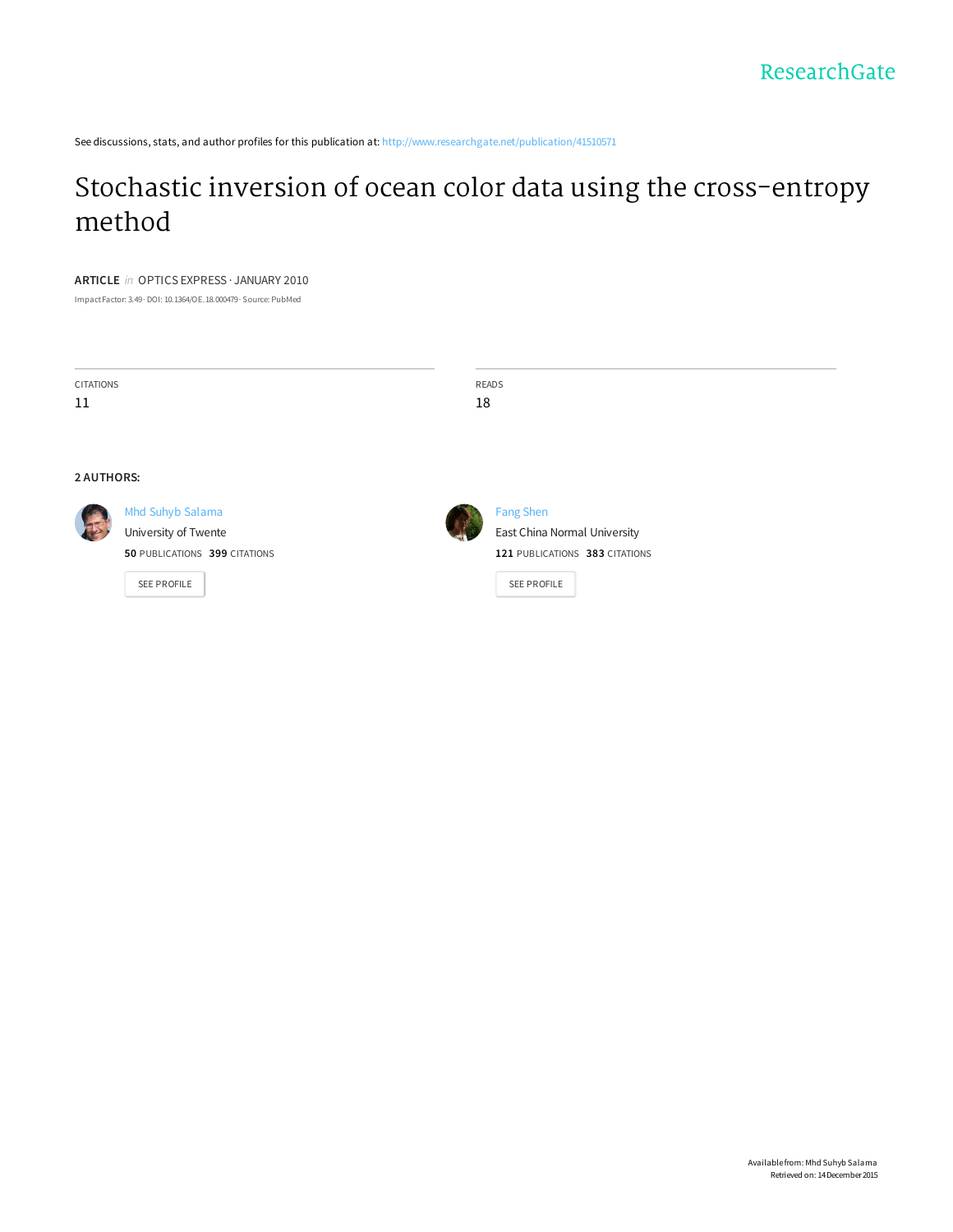## **Stochastic inversion of ocean color data using the cross-entropy method**

**Mhd. Suhyb Salama**1,<sup>2</sup> **and Fang Shen**<sup>2</sup>

<sup>1</sup> *International Institute for Geo-Information Science and Earth Observation, ITC Hengelosestraat 99, 7500 AA Enschede, The Netherlands* <sup>2</sup> *State Key Laboratory of Estuarine and Coastal Research, East China Normal University, Shanghai 200062, China*

*salama@itc.nl*

**Abstract:** Improving the inversion of ocean color data is an ever continuing effort to increase the accuracy of derived inherent optical properties. In this paper we present a stochastic inversion algorithm to derive inherent optical properties from ocean color, ship and space borne data. The inversion algorithm is based on the cross-entropy method where sets of inherent optical properties are generated and converged to the optimal set using iterative process. The algorithm is validated against four data sets: simulated, noisy simulated *in-situ* measured and satellite match-up data sets. Statistical analysis of validation results is based on model-II regression using five goodness-of-fit indicators; only  $R^2$  and root mean square of error (RMSE) are mentioned hereafter. Accurate values of total absorption coefficient are derived with  $R^2 > 0.91$  and RMSE, of log transformed data, less than 0.55. Reliable values of the total backscattering coefficient are also obtained with  $R^2 > 0.7$  (after removing outliers) and RMSE  $< 0.37$ . The developed algorithm has the ability to derive reliable results from noisy data with  $R^2$  above 0.96 for the total absorption and above 0.84 for the backscattering coefficients.

The algorithm is self contained and easy to implement and modify to derive the variability of chlorophyll-a absorption that may correspond to different phytoplankton species. It gives consistently accurate results and is therefore worth considering for ocean color global products.

© 2010 Optical Society of America

**OCIS codes:** (010.4450) Oceanic optics; (010.7340) Water; (100.3190) Inverse problems.

### **References and links**

- 1. J. Zaneveld, "New developments of the theory of radiative transfer in the ocean," in "Optical Aspects of Oceanography," N. Jerlov, ed. (Academic Press,, London, 1973), pp. 121–134.
- 2. S. Duntley, "Light in the sea," J. Opt. Soc. Am. **53**, 214–233 (1963).
- 3. H. Gordon, O. Brown, and M. Jacobs, "Computed relationship between the inherent and apparent optical properties of a flat homogeneous ocean," Appl. Opt. **14**, 417–427 (1975).
- 4. A. Morel and L. Prieur, "Analysis of variation in ocean color," Limnology and Oceanography **22**, 709–722 (1977).
- 5. R. Walker, *Marine Light Field Statistics*, Wiley serie on pure and Appl. Opt. (John Wiley & Sons, INC., NW, 1994).
- 6. J. Kirk, "The relationship between the inherent and apparent optical properties of surface waters and its dependence on the shape of the volume scattering function," (Oxford University Press, 1994), p. 283.
- 7. H. Gordon, O. Brown, R. Evans, J. Brown, R. Smith, K. Baker, and D. Clark, "A semianalytical radiance model of ocean color," J. Geophys. Res. **93**, 10909–10924 (1988).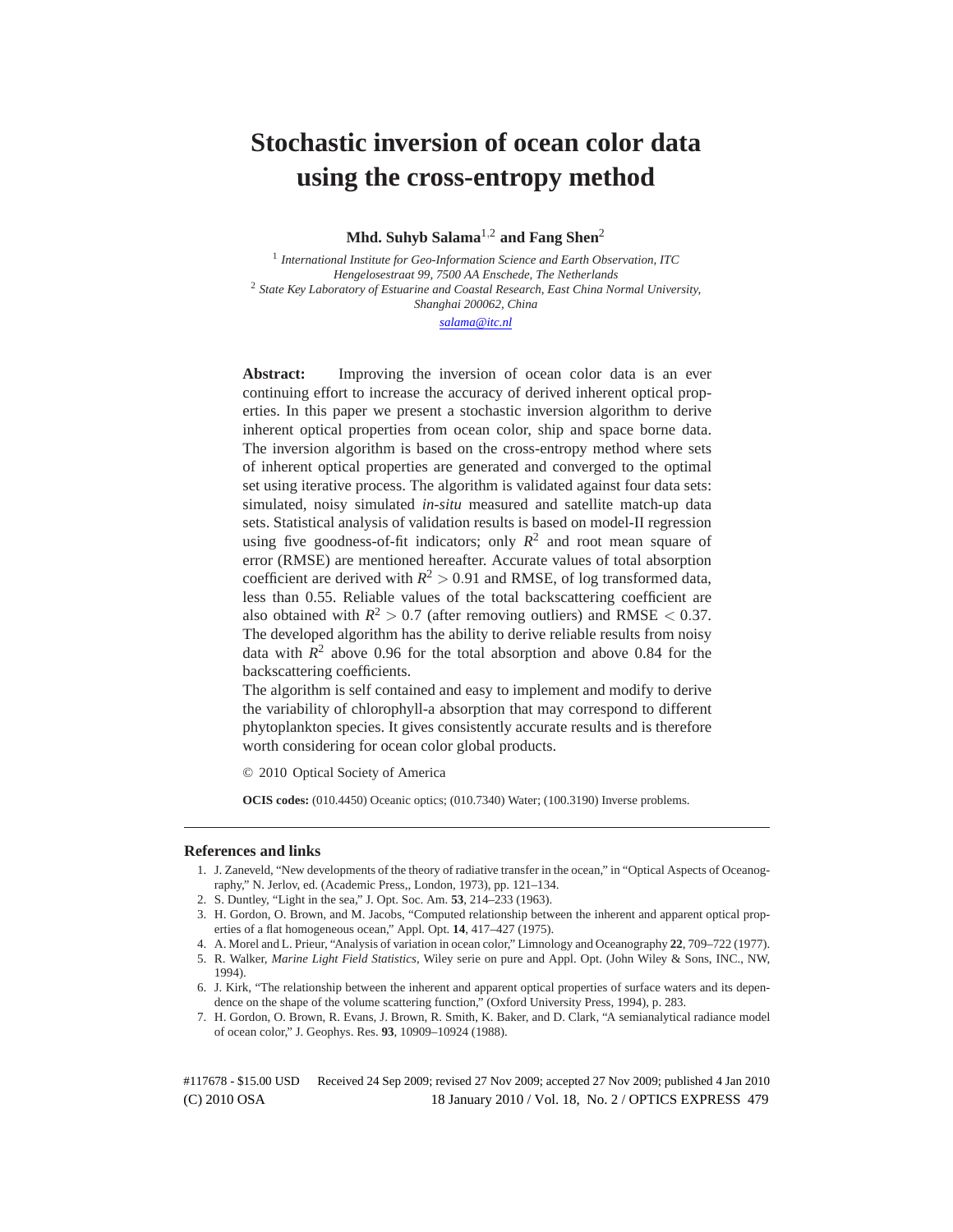- 8. S. Garver and D. Siegel, "Inherent optical property inversion of ocean color spectra and its biogeochemical interpretation I. Time series from the sargasso sea," J. Geophys. Res. **102**, 18607–18625 (1997).
- 9. F. E. Hoge and P. E. Lyon, "Satellite retrieval of inherent optical properties by linear matrix inversion of ocean radiance models: An analysis of model and radiance measurement errors," J. Geophys. Res. **101**, 16631–16648 (1996).
- 10. Z. Lee, K. Carder, C. Mobley, R. Steward, and J. Patch, "Hyperspectral remote sensing for shallow waters. 1. A semianalytical model," Appl. Opt. **37**, 6329–6338 (1998).
- 11. S. Maritorena, D. Siegel, and A. Peterson, "Optimization of a semianalytical ocean color model for global-scale applications," Appl. Opt. **41**, 2705–2714 (2002).
- 12. Z. Lee, K. Carder, and R. Arnone, "Deriving inherent optical properties from water color: A multiband quasianalytical algorithm for optically deep waters," Appl. Opt. **41**, 5755–5772 (2002).
- 13. H. Gordon, "Inverse methods in hydrologic optics," Oceanologia **44**, 9–58 (2002).
- 14. Z. Lee, K. Carder, C. Mobley, R. Steward, and J. Patch, "Hyperspectral remote sensing for shallow waters: 2. Deriving bottom depths and water properties by optimization," Appl. Opt. **38**, 3831–3843 (1999).
- 15. A. Albert and P. Gege, "Inversion of irradiance and remote sensing reflectance in shallow water between 400 and 800 nm for calculations of water and bottom properties," Appl. Opt. **45**, 2331–2343 (2006).
- 16. M. S. Salama, A. Dekker, Z. Su, C. Mannaerts, and W. Verhoef, "Deriving inherent optical properties and associated inversion-uncertainties in the Dutch lakes," Hydrology and Earth System Sciences **13**, 1113–1121 (2009).
- 17. H. Zhan, Z. Lee, P. Shi, C. Chen, and K. Carder, "Retrieval of water optical properties for optically deepwaters using genetic algorithms," IEEE Trans. Geosci. Remote Sens. **41**, 1123–1128 (2003).
- 18. M. Chami and D. Robilliard, "Inversion of oceanic constituents in case i and ii waters with genetic programming algorithms," Appl. Opt. **41**, 6260–6275 (2002).
- 19. P. Kempeneers, S. Sterckx, W. Debruyn, S. De Backer, P. Scheunders, Y. Park, and K. Ruddick, "Retrieval of oceanic constituents from ocean color using simulated annealing," in "Geoscience and Remote Sensing Symposium," Vol. 8 of *IGARSS* (IEEE International, 2005), vol. 8 of *IGARSS*, pp. 5651–5654.
- 20. W. Slade, H. Ressom, M. Musavi, and R. Miller, "Inversion of ocean color observations using particle swarm optimization," IEEE Trans. Geosci. Remote Sens. **42**, 1915–1923 (2004).
- 21. R. Souto, H. Campos Velho, S. Stephany, and M. Kampel, "Chlorophyll concentration profiles from in situ radiances by ant colony optimization," in "4th AIP International Conference and the 1st Congress of the IPIA," Vol. 124 of *Journal of Physics* (2008), pp. 1–12.
- 22. M.S. Salama and A. Stein, "Error decomposition and estimation of inherent optical properties," Appl. Opt. **48**, 4947–4962 (2009).
- 23. G. Dueck and T. Scheur, "Threshold accepting: A general purpose optimization algorithm appearing superior to simulated annealing," Journal of Computational Physics **90**, 161–175 (1990).
- 24. W. Gong, Y. Ho, and W. Zhai, "Stochastic comparison algorithm for discrete optimization with estimation," in "Proceedings of the 31st IEEE Conference," Vol. 1 of *Decision and Controle* (1992), pp. 795–800.
- 25. F. Glover, "Tabu search: A tutorial," Interfaces **20**, 74–94 (1990).
- 26. R. Rubinstein, "The cross-entropy method for combinatorial and continuous optimization," Methodology and Computing in Applied Probability **2**, 127–190 (1999).
- 27. R. Rubinstein and D. Kroese, *The Cross-Entropy Method: A unified approach to combinatorial optimization, Monte-Carlo simulation, and machine learning*, Information Science and Statistics (Springer, New York, 2004).
- 28. Z. Lee, "Remote sensing of inherent optical properties: Fundamentals, tests of algorithms, and applications," Tech. Rep. 5, International Ocean-Colour Coordinating Group (2006).
- 29. R. Pope and E. Fry, "Absorption spectrum (380-700nm) of pure water: II, Integrating cavity measurements," Appl. Opt. **36**, 8710–8723 (1997).
- 30. C. Mobley, *Light and water radiative transfer in natural waters* (Academic Press, 1994).
- 31. A. Bricaud, A. Morel, and L. Prieur, "Absorption by dissolved organic-matter of the sea (yellow substance) in the UV and visible domains," Limnology and Oceanography **26**, 43–53 (1981).
- 32. O. Kopelevich, "Small-parameter model of optical properties of sea waters," in "Ocean Optics," Vol. 1 Physical Ocean Optics, A. Monin, ed. (Nauka, 1983), pp. 208–234.
- 33. T. Petzold, "Volume scattering functions for selected ocean waters," in "Light in the Sea," Vol. 12, J. Tyler, ed. (Dowden, Hutchinson and Ross, Stroudsburg, Pa. USA, 1977), pp. 150–174.
- 34. V. Singh, *Entropy-based parameter estimation in Hydrology*, Vol. 30 of *Water Science and Technology Library* (Kluwer Academic Publishers, Dordrecht, 1998).
- 35. C. Shannon, "A mathematical theory of communication," Bell Syst. Tech. J. **27**, 379-423, 623-656 (1948).
- 36. S. Kullback and R. Leibler, "On information and sufficiency," The Annals of Mathematical Statistics **22**, 79–86 (1951).
- 37. D. Kroese, S. Porotsky, and R. Rubinstein, "The cross-entropy method for continuous multi-extremal optimization," Methodology and Computing in Applied Probability **8**, 383–407 (2006).
- 38. R. Rubinstein and D. Kroese, *Simulation and the Monte Carlo Method*, Wiley Series in Probability and Statistics (2008), 2nd ed.
- 39. R. Srinivasan, *Importance sampling: Applications in communications and detection* (Springer-Verlag, Berlin,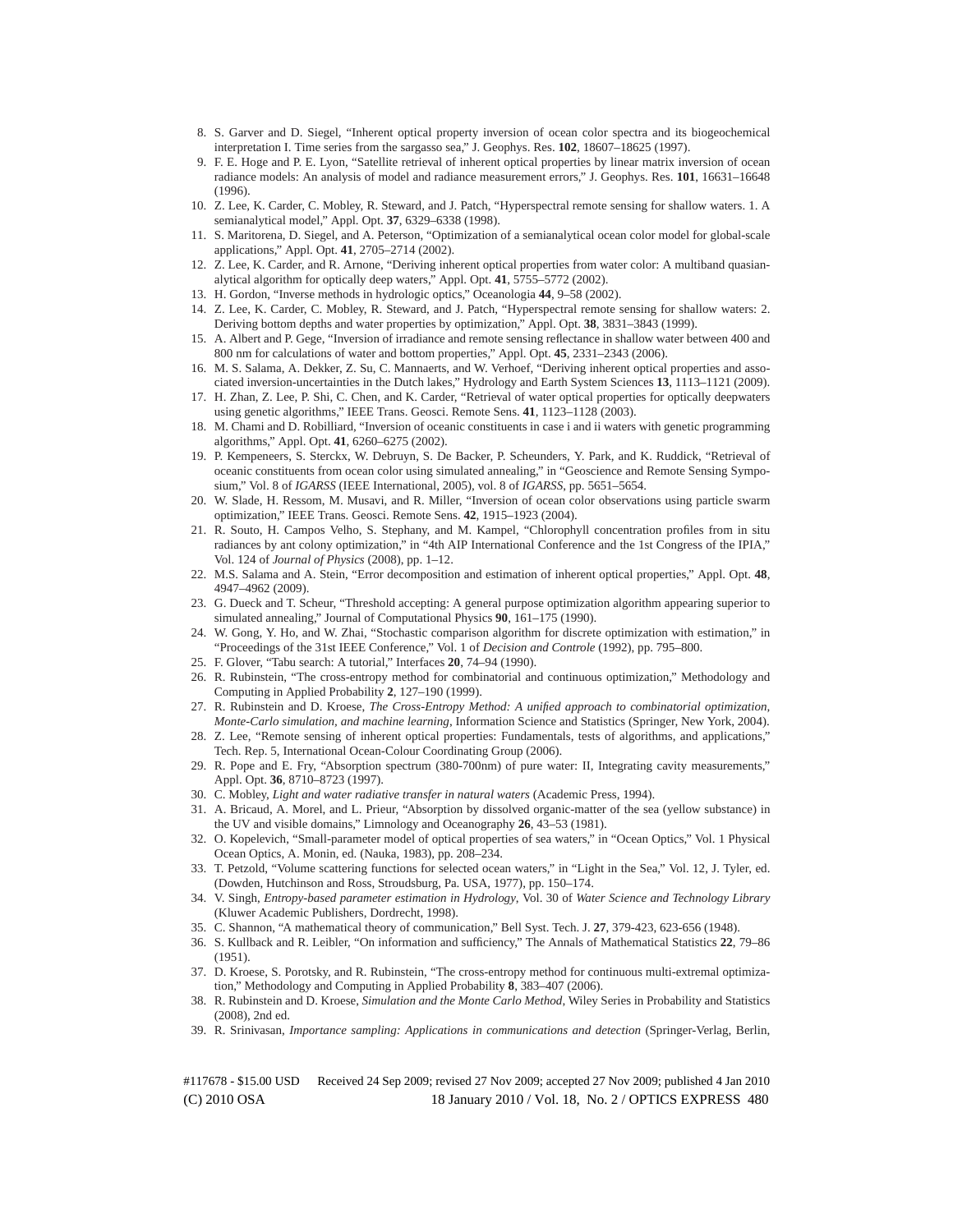2002).

- 40. T. De Boer, D. Kroese, S. Mannor, and R. Rubinstein, "A tutorial on the cross-entropy method," Annals of Operations Research **134**, 19–67 (2005).
- 41. W. Gregg, and K. Carder, "A simple spectral solar irradiance model for cloudless maritime atmospheres," Limnology and Oceanography **35**, 1657-1675 (1990).
- 42. J. Werdell and S. Bailey, "An improved in-situ bio-optical data set for ocean color algorithm development and satellite data product validation," Remote Sensing of Environment **98**, 122–140 (2005).
- 43. S. Kirkpatrick, C. Gelatt, and M. Vecchi, "Optimization by simulated annealing," Science **220**, 671–680 (1983).
- 44. E. Laws, *Mathematical Methods for Oceanographers: An introduction* (John Wiley and Sons, New York, 1997).
- 45. R. Doerffer, "Analysis of the signal/noise and the water leaving radiance finnish lakes," Tech. Rep., Brockmann Consult (2008).
- 46. H. Neckel and D. Labs, "Improved data of solar spectral irradiance from 0.33 to 1.25 mm," Solar Physics **74**, 231–249 (1981).
- 47. D. Doxaran, M. Babin, and E. Leymarie, "Near-infrared light scattering by particles in coastal waters," Opt. Express **15**, 12834–12849 (2007).
- 48. J. Werdell, B. Franz, S. Bailey, L. Harding, and G. Feldman, "Approach for the long-term spatial and temporal evaluation of ocean color satellite data products in a coastal environment," in "Proceedings of SPIE, the International Society for Optical Engineering," Vol. 6680 of *Coastal ocean remote sensing*, (2007), pp. 66800G.1– 66800G.12.
- 49. A. Morel and B. Gentili, "Diffuse reflectance of oceanic waters II. bidirectional aspects," Appl. Opt. **32**, 6864– 6879 (1993).
- 50. A. Morel and B. Gentili, "Diffuse reflectance of oceanic waters .3. Implication of bidirectionality for the remotesensing problem," Appl. Opt. **35**, 4850–4862 (1996).
- 51. A. Bricaud, M. Babin, A. Morel, and H. Claustre, "Variability in the chlorophyll-specific absorption coefficients of naturnal phytoplankton: Analysis and parameterization," J. Geophys. Res. **100**, 13,321–13,332 (1995).
- 52. A. Bricaud, A. Morel, M. Babin, K. Allali, and H. Claustre, "Variations of light absorption by suspended particles with chlorophyll a concentration in oceanic (case 1) waters: Analysis and implications for bio-optical models," J. Geophys. Res. **103** (1998).
- 53. K. Carder, F. Chen, Z. Lee, S. Hawes, and D. Kamykowski, "Semianalytical moderate-resolution imaging spectrometer algorithms for chlorophyll-a and absorption with bio-optical domains based on nitrate-depletion temperature," J. Geophys. Res. **104**, 5403–5421. (1999).
- 54. A. Whitmire, E. Boss, T. Cowls, and W. Pegau, "Spectral variability of particulate backscattering ratio," Opt. Express **15**, 7019–7031 (2007).
- 55. D. Doxaran, K. Ruddick, D. McKee, B. Gentili, D. Tailliez, M. Chami, and M. Babin, "Spectral variations of light scattering by marine particles in coastal waters, from visible to near infrared," Limnology and Oceanography **54**, 1257–1271 (2009).
- 56. M. Sydor, R. Gould, R. Arnone, V. Haltrin, and W. Goode, "Uniqueness in remote sensing of the inherent optical properties of ocean water," Appl. Opt. **43**, 2156–2162 (2004).

## **1. Introduction**

The aim of ocean color data inversion is to determine inherent optical properties of the water upper-layer from observed remote sensing reflectance. Theoretically, inherent optical properties (IOPs) can be derived from the radiance distribution and its depth derivative [1]. Ocean color data provide, however, the radiance at the surface in a few directions only. Therefore, semi-analytical models were developed to facilitate the inversion of ocean color data. These models are based on approximations that link remote sensing reflectance and the IOPs [2–6]. The general form of these models is that water remote sensing reflectance is proportional to the backscattering coefficient and inversely proportional to the absorption coefficient. Inversion of ocean color data using semi-analytical models has been investigated in many studies [7–12]. The scientific procedure to derive IOPs from ship/space borne ocean color data can be divided into three steps: *i- forward modeling*, use a semi-analytical ocean color model; *ii- parametrization*, define the minimal set of IOPs whose values completely characterize the observed remote sensing reflectance using the forward model; *iii- inversion*, use of ocean color observations to infer the actual values of IOPs. While the first two steps are mainly inductive, the third step is deductive. This paper is devoted to the third step, i.e. explain, implement and validate an inversion method for ocean color data. It is out of the scope of this work to review the literature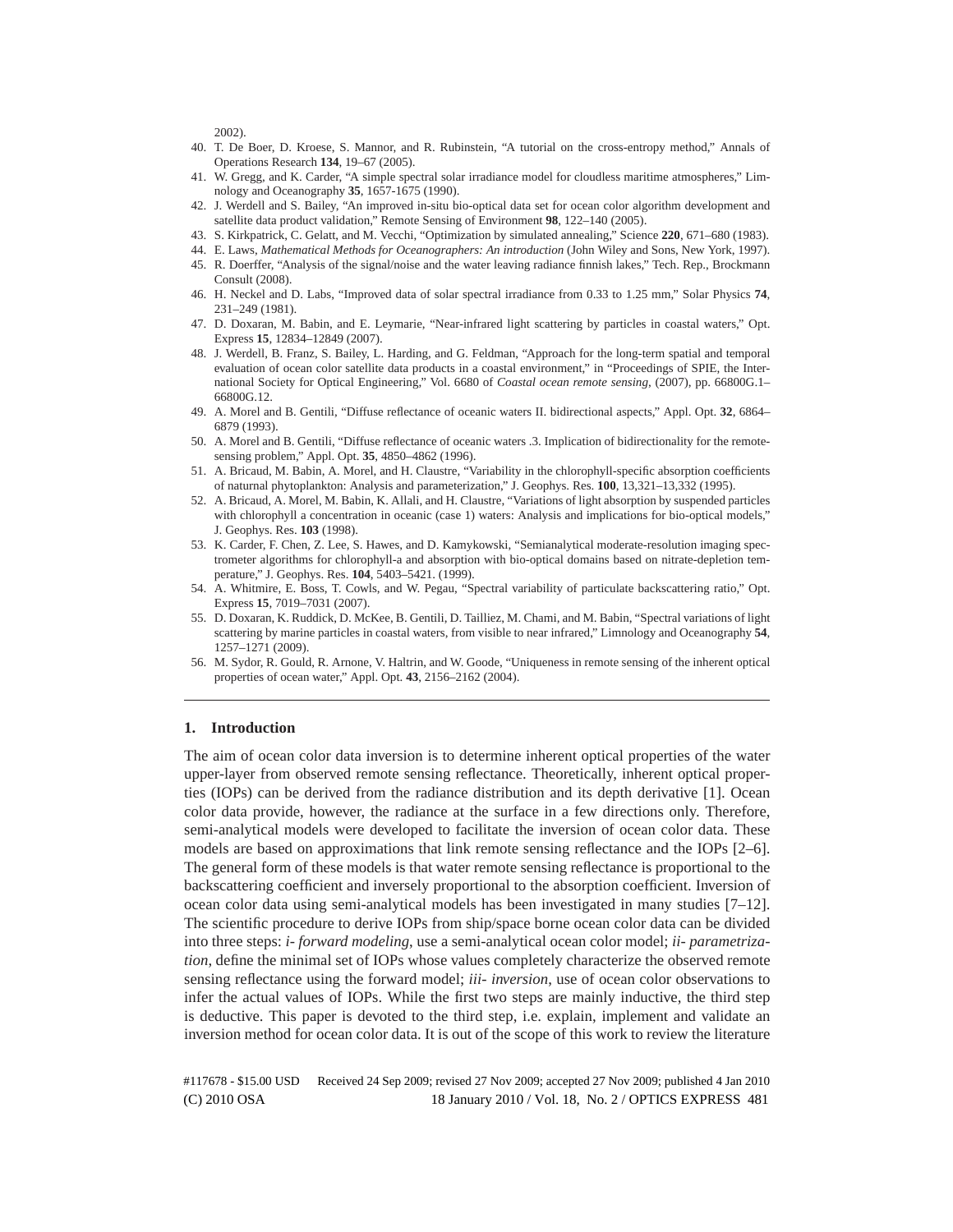on ocean color inversion methods and compare them, one may consult [13] for more details on this subject.

Generally, inversion of ocean color data falls under one of two methods, namely analytical deterministic or stochastic methods. Deterministic methods are based on gradient or pseudogradient techniques and have been extensively used for ocean color inversion [11, 14–16]. The main drawback of gradient-based methods is that they do not properly handel non-convex objective functions or many local optima. On the other hand, stochastic methods are less prone to be trapped in local optima and can deal with non-convex functions. The basic idea of stochastic methods is to systematically partition the region of feasible solutions into smaller subregions and move between them using random search techniques. Stochastic optimization techniques have been recently adopted for ocean color inversion, e.g. genetic algorithms [17, 18]. Maritorena *et al.* [11] used simulated annealing to optimizing for the parameters in their semianalytical ocean color model. On the other hand, Kempeneers *et al.* [19] employed simulated annealing to derive ocean constituents. Swarm optimization [20] and ant colony method [21] were also used to derive water optical constituents from remote sensing reflectance. Salama and Stein [22] used entropy-based method to decompose and quantify the errors of derived IOPs.

There are other stochastic methods that have not been investigated yet for ocean color inversion, e.g. threshold acceptance [23], stochastic comparison method [24], tabu search [25] and cross-entropy [26]. Cross-entropy is one of the most significant developments in stochastic optimization and simulation in recent years [27]. It is a stochastic iterative method that searches for sequence of solutions which converges probabilistically to the optimal solution. The main objective of this paper is to develop a stochastic inversion algorithm for ocean color data based on the cross-entropy method. The performance of the algorithm and its stability to noise will be analyzed using simulated data. Validation exercises will be carried out against ocean color data of *in-situ* measurements and satellite match-up.

The reminder of this paper is organized as follow: in Section 2 we describe the ocean color paradigm: used ocean color model and its parametrization. The principles of cross-entropy are introduced in Section 3.1, followed by mathematical derivations for ocean color inversion in Section 3.2. The implementation of the inversion algorithm is presented in Section 3.3. *In-situ* measurements and ocean color satellite match-up data are described in Section 4 along with the employed initial values and statistical analysis. Inversion's performance and stability are analyzed in Section 5, followed by extensive validation exercise with *in-situ* data in Section 6. Thoroughly discussions of the developed algorithm, its results, limitations and possible extension are presented in Section 7. Main conclusions of this work are listed in Section 8.

## **2. Semi-analytical ocean color model**

Remote sensing reflectance leaving the water surface can be related to physical and biological properties of water constituents using the model [7]:

$$
Rs_{\mathbf{w}}(\lambda) = \frac{t}{n_{\mathbf{w}}^2} \sum_{i=1}^2 g_i \left( \frac{b_b(\lambda)}{b_b(\lambda) + a(\lambda)} \right)^i
$$
 (1)

where,  $R_{\mathcal{S}_{\rm W}}(\lambda)$  is remote sensing reflectance leaving the water surface at wavelength  $\lambda$ ;  $g_i$ are constants taken from [7]; *t* and *n*<sup>w</sup> are the sea−air transmission factor and water index of refraction, respectively. Their values are taken from [7, 11, 28]. The parameters  $b_h(\lambda)$  and  $a(\lambda)$ are the bulk backscattering and absorption coefficients of the water column, respectively.

Four independently-varying constituents are considered to affect the optical properties of the water column, namely: phytoplankton green pigment i.e. chlorophyll-a (Chl*a*), dissolved organic matter or gelbstoff, detritus and suspended particulate matter (SPM). The bulk absorption  $a(\lambda)$  and backscattering  $b_b(\lambda)$  coefficients are modeled as being the sum of absorption and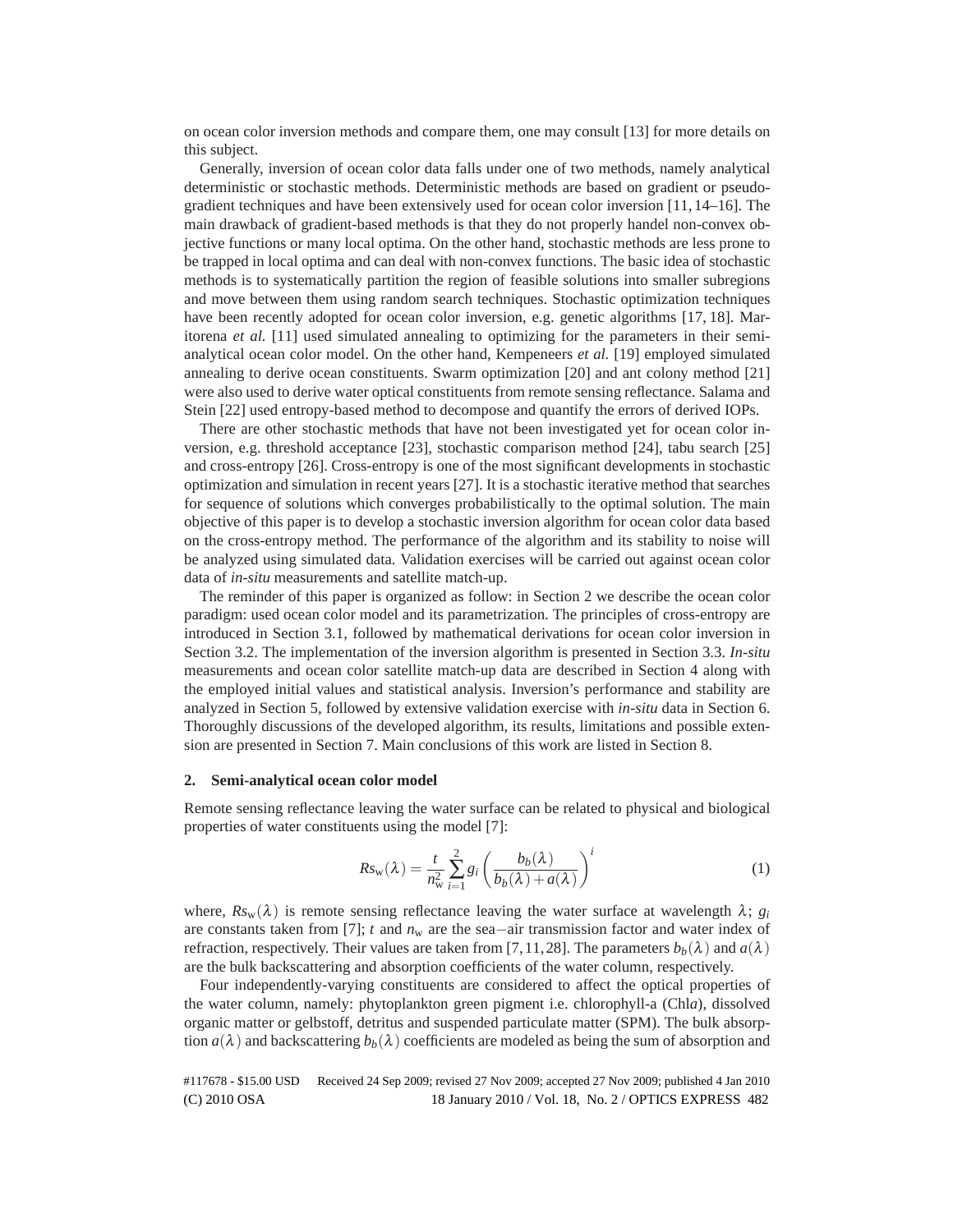backscattering effects from water constituents:

$$
a(\lambda) = a_{\rm w}(\lambda) + a_{\rm chla}(\lambda) + a_{\rm dg}(\lambda) \tag{2}
$$

$$
b_b(\lambda) = b_{b,\mathbf{w}}(\lambda) + b_{b,\text{spm}}(\lambda) \tag{3}
$$

where, the subscripts denote the contribution of: water (w), chlorophyll-a (chl*a*), combined effects of detritus and glebstoff (dg) and suspended particulate matter (spm). The absorption and backscattering coefficients of water molecules,  $a_w$  and  $b_{b,w}$ , were obtained from [29, 30], respectively. The total absorption of chlorophyll-a *a*chl*<sup>a</sup>* is approximated as [14]:

$$
a_{\text{chla}}(\lambda) = (a_0(\lambda) + a_1(\lambda) \ln a_{\text{chla}}(440)) a_{\text{chla}}(440)
$$
 (4)

where  $a_0(\lambda)$  and  $a_1(\lambda)$  are empirical coefficients. The absorption effects of detritus and gelbstoff are combined due to the similar spectral signature [11] and approximated using the model [31]:

$$
a_{\rm dg}(\lambda) = a_{\rm dg}(440) \exp[-s(\lambda - 440)] \tag{5}
$$

where  $s$  is the spectral exponent. The backscattering coefficient of SPM  $b_{b, \text{spm}}$  is parameterized as [32]:

$$
b_{b,\text{spm}}(\lambda) = b_{b,\text{spm}}(550) \left(\frac{550}{\lambda}\right)^y \tag{6}
$$

where *y* is the spectral shape parameter of backscattering. The scattering phase function of SPM was assumed to follow the Petzold's San Diego Harbor scattering phase function [33].

Derived IOPs are called the set of IOPs and expressed in a vector notation as **iop** [16]:

$$
\mathbf{iop} = [a_{\text{chla}}(440), a_{\text{dg}}(440), b_{b,\text{spm}}(550), y, s]
$$
(7)

## **3. Inversion of ocean color data using the cross-entropy method**

#### *3.1. Entropy and cross-entropy*

Entropy is a numerical measure of information associated with probability distribution of derived IOPs or any hydrological parameter [34]. For a population with *N* sets of IOPs it is expressed as the Shannon entropy [35]:

$$
\mathcal{H}(g) = -\mathbb{E}\ln g(\textbf{iop}) \approx -\sum_{1}^{N} g(\textbf{iop}) \cdot \ln g(\textbf{iop})
$$
(8)

where **iop** is the set of derived IOPs [Eq. (7)]; E is the expectation;  $g(iop)$  is the probability distribution function (pdf) of the IOPs. The base of the logarithm is taken as *e* in which case the entropy is measured in "nats". Shannon's entropy calculated by Eq. (8) is defined to be the average amount of information contained in the IOPs. It should be noted that the entropy of IOPs does not depend on the actual values of IOPs, but only on its distribution *g*(**iop**).

The joint-entropy between two pdfs *g* and *f* is:

$$
\mathcal{H}(g, f) = -\sum_{1}^{N} g(\text{iop}) \cdot \ln f(\text{iop})
$$
 (9)

The cross-entropy is the Kullback-Leibler distance [36] which measures the divergence between the two distribution *g* and *f* as:

$$
\mathscr{D}(g,f) = -\sum_{1}^{N} g(\text{iop}) \ln \frac{g(\text{iop})}{f(\text{iop})}
$$
(10)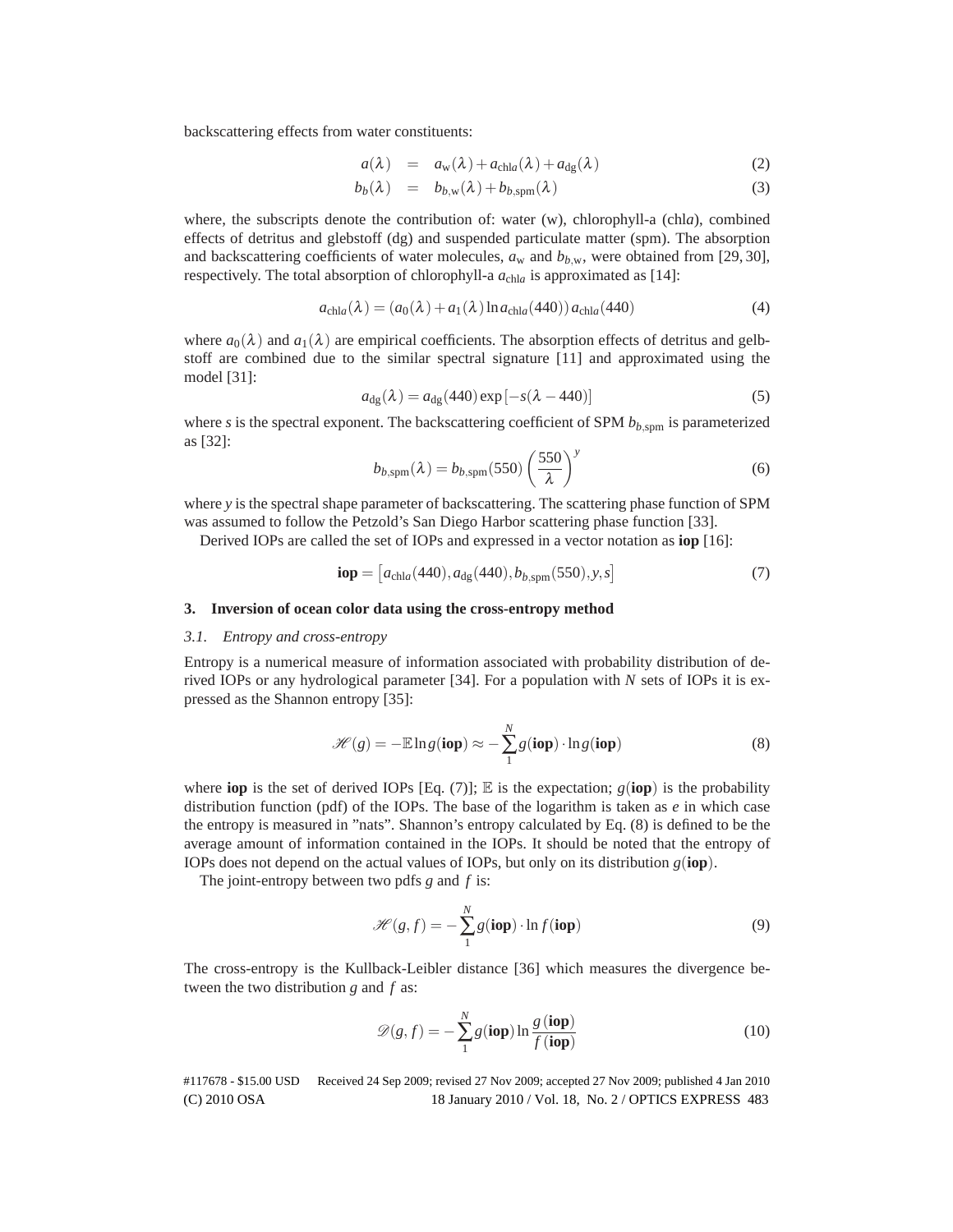Based on Eq. (10), the lower the expected cross-entropy, the closer is the distribution *f* to *g*. Therefore, minimizing the cross-entropy leads to the maximal similarity between the two distributions and vice versa. Eq.  $(10)$  can be rewritten in terms of Eqs.  $(8)$  and  $(9)$  as:

$$
\mathcal{D}(g, f) = \mathcal{H}(g, f) - \mathcal{H}(g)
$$
\n(11)

where,  $\mathcal{H}(g)$  and  $\mathcal{H}(g, f)$  are the entropy of *g* and the joint-entropy between *g* and *f*, respectively.

#### *3.2. Inversion*

The unknown IOPs [Eq.  $(7)$ ] can be derived by matching modeled reflectance [Eq.  $(1)$ ] to observed water remote sensing reflectance. The sought solution **iop** is the set of IOPs that produces the best-fit spectrum to the observed spectrum,  $Rs_w(\lambda)$ . The best-fit spectrum can be searched by designing a performance function that measures the agreement between the observed and modeled reflectance. This function  $\phi$  (**iop**) is arranged so that small values represent a close agreement, i.e. least-square:

$$
\phi(iop) = \sum_{i=1}^{m} \left[ Rs_{\rm w}(i) - Rs_{\rm w_m}(i) \right]^2 \tag{12}
$$

where, *m* is the number of spectral bands;  $R_{s_w}(i)$  and  $R_{s_{w_m}}(i)$  are the observed and modeled water remote sensing reflectance at the *ith* wavelength, respectively. The objective now is to search for a set of IOPs, **iop**, that minimizes Eq. (12) to a very small value  $\varepsilon_{\text{min}}$ , such:

$$
\varepsilon_{\min} = \min \phi(\textbf{iop}) \tag{13}
$$

The basic idea of cross-entropy method [27,37] is to generate a family of probability distribution functions pdfs for the IOPs, *f* , and then converge them to an optimal pdf *g*. The optimal distribution *g* has all of its mass concentrated around the sought solution of the inversion problems **iop**, i.e. the variance of the optimal pdf is zero.

We start by converting the deterministic problem in Eq. (12) to a random one. The randomization can be performed by computing the probability of  $\phi(iop)$  as being less than a certain value <sup>ε</sup> such:

$$
\ell = \mathbb{P}\left(\phi(\text{iop}) \leqslant \varepsilon\right) \tag{14}
$$

Equation (14) can be associated with an estimation problem of the form [38]:

$$
\ell = \mathbb{E}_f I_{\{\phi(\textbf{iop}) \leq \varepsilon\}} = \sum_{i=1}^N I_{\{\phi(\textbf{iop}_i) \leq \varepsilon\}} f(\textbf{iop}_i, \textbf{iop}^*)
$$
(15)

where  $\mathbb{E}_f$  is the expectation with respect to the pdf *f*;  $I_{\{\phi(\textbf{iop}_i)\leq \varepsilon\}}$  is the indicator function, i.e. indicating that  $\phi(iop_i)$  has values  $\leq \varepsilon$ ;  $f(iop_i, iop^*)$  are the discrete probability densities of IOPs; **iop***<sup>i</sup>* is a randomly generated set of IOPs from *f* (**iop***i*,**iop**∗) using initial mean **iop**∗. Equation (15) is generally called the associated stochastic problem (ASP).

In importance sampling method [39], the ASP (15) can be rewritten using the optimal density *g* as:

$$
\ell = \mathbb{E}_{g} I_{\{\phi(\textbf{iop}) \leq \varepsilon\}} \frac{f(\textbf{iop}, \textbf{iop}^*)}{g(\textbf{iop})}
$$
(16)

The change of measure with density in Eq. (16) is [26]:

$$
g^*(\mathbf{iop}) = \frac{I_{\{\phi(\mathbf{iop}) \leq \varepsilon\}} f(\mathbf{iop}, \mathbf{iop}^*)}{\ell}
$$
(17)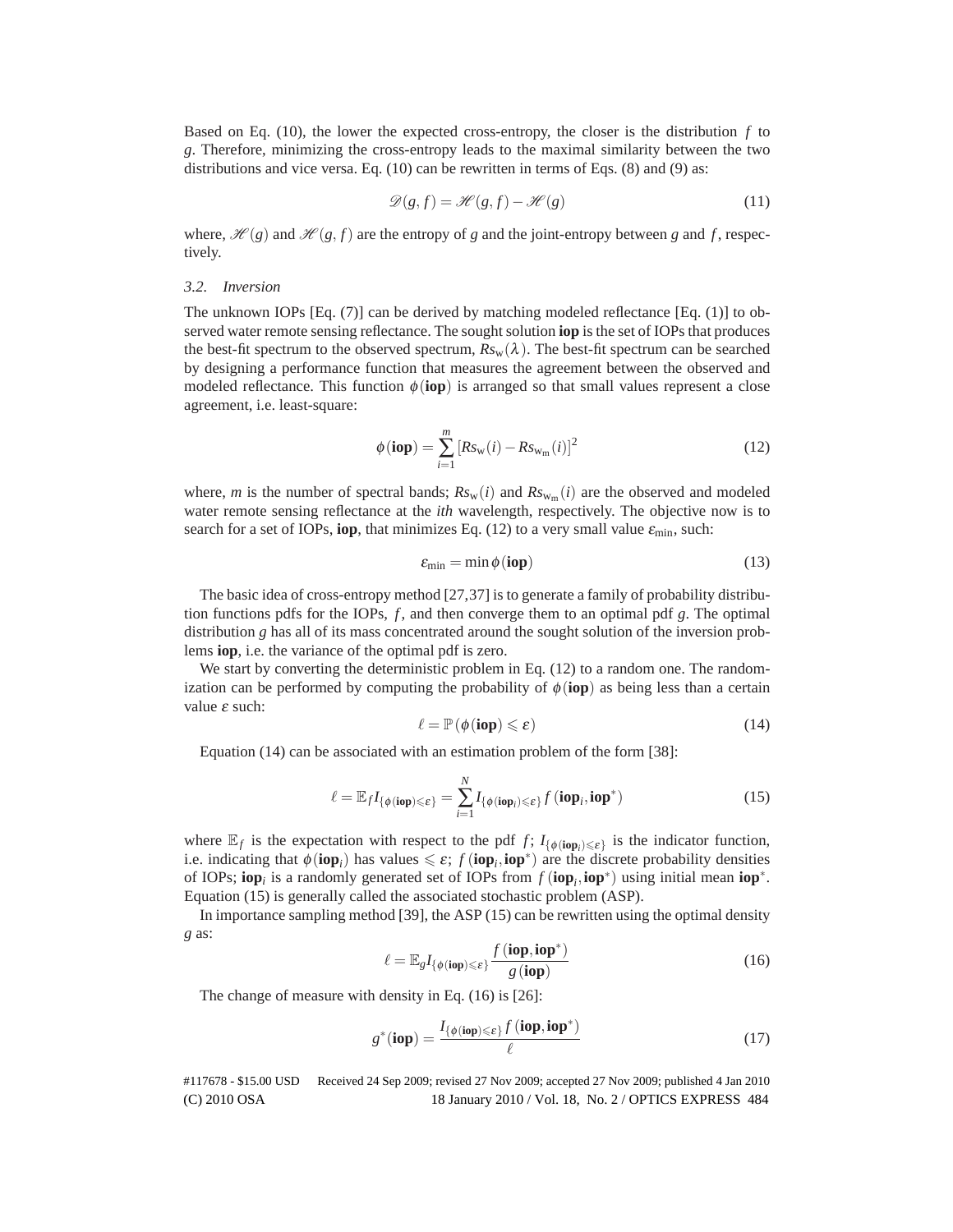The idea now is to choose the reference parameter **iop**<sup>∗</sup> such that the distance between *f* and *g*<sup>∗</sup> is minimal. A suitable measure is the cross-entropy in Eqs. (10) and (11). The optimal pdf can be obtained by minimizing  $\mathscr{D}(g^*, f)$  in Eq. (11) which is equivalent to maximizing  $-\mathscr{H}(g^*, f)$ in Eq. (9). Substituting Eq. (17) in (9) and maximizing it for the reference parameters **iop**<sup>∗</sup> we will have:

$$
\mathbf{iop} = \arg \max_{\mathbf{iop}^*} = \mathbb{E}_f I_{\{\phi(\mathbf{iop}) \leq \varepsilon\}} \ln f(\mathbf{iop}, \mathbf{iop}^*)
$$
(18)

For pdfs belonging to the natural exponent family solution of (18) can analytically be derived as [26, 27]:

$$
\mathbf{iop}^* = \frac{\sum_{i=1}^{N} I_{\{\phi(\mathbf{iop}_i) \leq \varepsilon\}} \mathbf{iop}_i}{\sum_{i=1}^{N} I_{\{\phi(\mathbf{iop}_i) \leq \varepsilon\}}} \tag{19}
$$

Equation (19) can be used as an update formula of **iop**<sup>∗</sup> in our iterative procedure as described in the next Section 3.3. Equation (19) is basically the average of IOP vectors  $\mathbf{iop}_{i=1}$ ,  $\mathbf{v}_i$  that produced best-fit spectra to the observed spectrum, thus  $\phi_i \leq \varepsilon$ .

The proofs of Eqs. (15) to (19) are out the scope of this work. The detailed derivations of the cross-entropy method and various applications are given in [26, 27]. Their symbols are used, as possible, in this manuscript. De Boer *et al.* [40] provides an excellent tutorial on the crossentropy method. Its application to continuous multi-extremal optimization is given in [37] with approachable examples. Many links to references and examples on cross-entropy method can be found at http://www.cemethod.org.

#### *3.3. Algorithm*

Practically, the IOPs are derived using iterative procedure such that  $\varepsilon$  approaches  $\varepsilon_{\min}$  and the probability of the solution **iop** approximates 1, i.e. a degenerated pdf around **iop** with zero variance.

The algorithm is implemented in the following steps:

- 1. For the first iteration,  $t = 0$ , choose the initial values of the mean  $\mu_0 = \textbf{i} \cdot \mathbf{p}_0^*$  and standard deviation  $\sigma_0$ . Sections 4.2 and 7.6 give more details on initial values.
- 2. Generate IOPs vectors,  $iop_1,...,iop_N$  from  $f(iop_i, iop^*)$ , e.g. normal distribution  $N(\mu_t, \sigma_t)$ . Accept or reject each generated IOP depending whether its value is within a predefined physical bounds, i.e. constraints.
- 3. Forward the generated IOPs vectors to spectra using Eq. (1). Keep the reference between each IOPs set and its remote sensing reflectance.
- 4. Compute the performance function  $\phi(iop_i)$  in Eq. (12).
- 5. Set ε equal to the sample quantile  $(1-\rho)$ , where  $\rho$  is predefined value, e.g. ~10<sup>-2</sup> and evaluate the indicator function  $I_{\phi(\text{top}_i) \leq \varepsilon}$ . This is simply achieved by ordering the values of  $\phi(iop_i)$  and selecting the elite samples that belong to the sample quantile  $(1-\rho)$ .
- 6. Corresponds these elite samples to their "elite" IOPs.
- 7. Derive an updated value of **iop**<sup>∗</sup> from Eq. (19) and compute the new value of  $\sigma_{t+1}$  from the elite sample of IOPs.
- 8. Forward the updated IOPs set **iop**<sup>∗</sup> using Eq. (1) and evaluate the least square in Eq. (12).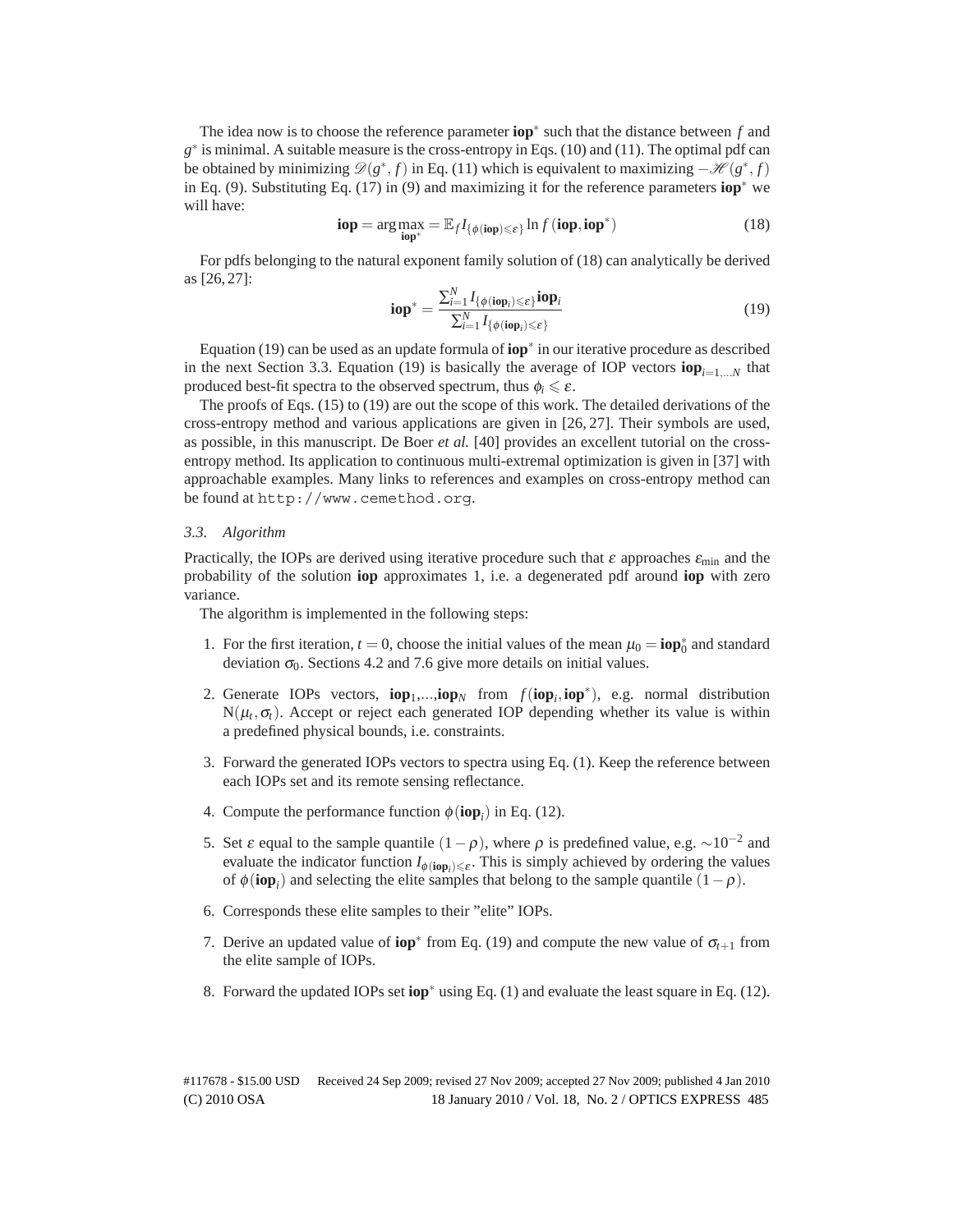9. If  $\varepsilon = \varepsilon_{\min}$  and  $\sigma_t \leq \gamma$ , where  $\gamma$  is a predefined small value  $\sim 10^{-5}$ , terminate, otherwise set  $t = t + 1$  and iterate from step 2 to 9. The criterion  $\sigma_t \leq \gamma$  is equivalent to  $\ell \sim 1$  in Eq. (16). This stopping criterium is adjusted for noisy data to cope with fluctuated values of  $\varepsilon$  as follow. Keep track of the last best ten candidates which have smallest values of  $\varepsilon$ . Iterate while the variance of these ten candidates is larger than, say  $10^{-5}$ .

## **4. Materials and analysis**

## *4.1. Data sets*

Evaluation and validation of the proposed inversion method is carried out using four data sets: simulated, noisy-simulated, *in-situ* measured and ocean color match-up data sets. Simulated data consists of radiative transfer simulations, at  $30°$  sun zenith, of synthesized IOPs [28, IOCCG data set]. IOCCG spectra were simulated assuming the solar irradiance model of Gregg and Carder [41] and a cloud free sky. A wind speed of 5 m/s is applied, and the water body is assumed homogeneous. Spectral bands were set from 400 nm to 720 nm, with a spacing of 10 nm. Inelastic scattering, such as Raman scattering, chlorophyll fluorescence, etc. were excluded from the simulations. Noisy-simulated data is basically the simulated IOCCG spectra with random noises added to them. *In-situ* measured data of water radiance and IOPs are taken from the NOMAD data set, version 2.a [42, NOMAD data set]. This version of the NOMAD data set was developed in support of the Ocean Optics XIX, IOP Algorithm Workshop (2008). Ocean color match-up data consist of observations from the Sea Wide Field-of-view Sensor (SeaWiFS) that were concurrent with the NOMAD data set, version 1.3 [42, SeaWiFS match-up data set]. More details on NOMAD data sets can be found on SeaWiFS Bio-optical Archive and Storage System (SeaBAAS): http://seabass.gsfc.nasa.gov/seabasscgi/nomad.cgi.

## *4.2. Analysis*

The generated IOPs are constrained to their physical bounds as described in 3.3. The constraints are set to 10<sup>-4</sup> and 100 m<sup>-1</sup> for  $\{a_{\text{chla}}(440), a_{\text{dg}}(440), b_{\text{spm}}(550)\}$ , and between 10<sup>-4</sup> and 2.5 for y and between  $10^{-4}$  and  $0.03 \text{ nm}^{-1}$  for *s*. The initial values of  $\mu_0 = \textbf{i}$  are taken from Lee *et al.* [14] with  $s = 0.011$  nm<sup>-1</sup>, and briefly described in appendix (A). In case of limited number of bands, mostly the red bands in NOMAD and SeaWiFS match-up, we used a fixed initial value for  $b_b$  as 0.025 m<sup>-1</sup> instead of Eq. (A.3). Initial values of  $\sigma_0$  are set as  $\zeta \mu_0$ , where  $\varsigma$  is a factor varying between 2 and 10 at step 2 interval. This choice was to make the algorithm self contained and to limit the freedom of initialization to  $\mu_0$ . Optimal values of  $\sigma_0$  are then searched using simulated annealing method [43]. Energy function is set to Eq. (15), with the updating in Eq. (19), and "temperature" parameters is set to  $\sigma_0$ . The procedure iterates through a range of values and selects  $\sigma_0$  that has the minimal  $\varepsilon$ . Using simulated annealing to initialize  $\sigma$  results in an algorithm with two loops, an outer loop iterating through  $\sigma_0$  and an inner loop, which is basically the algorithm in (3.3). A normal distribution,  $N(\mu,\sigma)$ , is used to generate the pdfs of IOPs. This, however, does not imply that the actual variability of IOPs follows the normal distribution, because the variance of the final pdf is zero. The number of samples in the generated pdfs is set to 100 and maximum number of iteration is set equal to 100.

Goodness-of-fit parameters (slope, intercept, bias and  $R<sup>2</sup>$ ) between derived and known values are computed using model-II regression [44] for log-transformed data. The slope and intercept are for a model-II regression line between derived and known values. Perfect fit leads to unity slope and zero intercept and bias. The intercept is computed for the derived values on the Y axis. The values of  $R^2$  is computed as the squared correlation coefficient between derived and known values. The bias is estimated for the log transformed data as:

$$
bias = \mathbb{E} \left( \log i \mathbf{op}_{known} - \log i \mathbf{op}_{derived} \right) \tag{20}
$$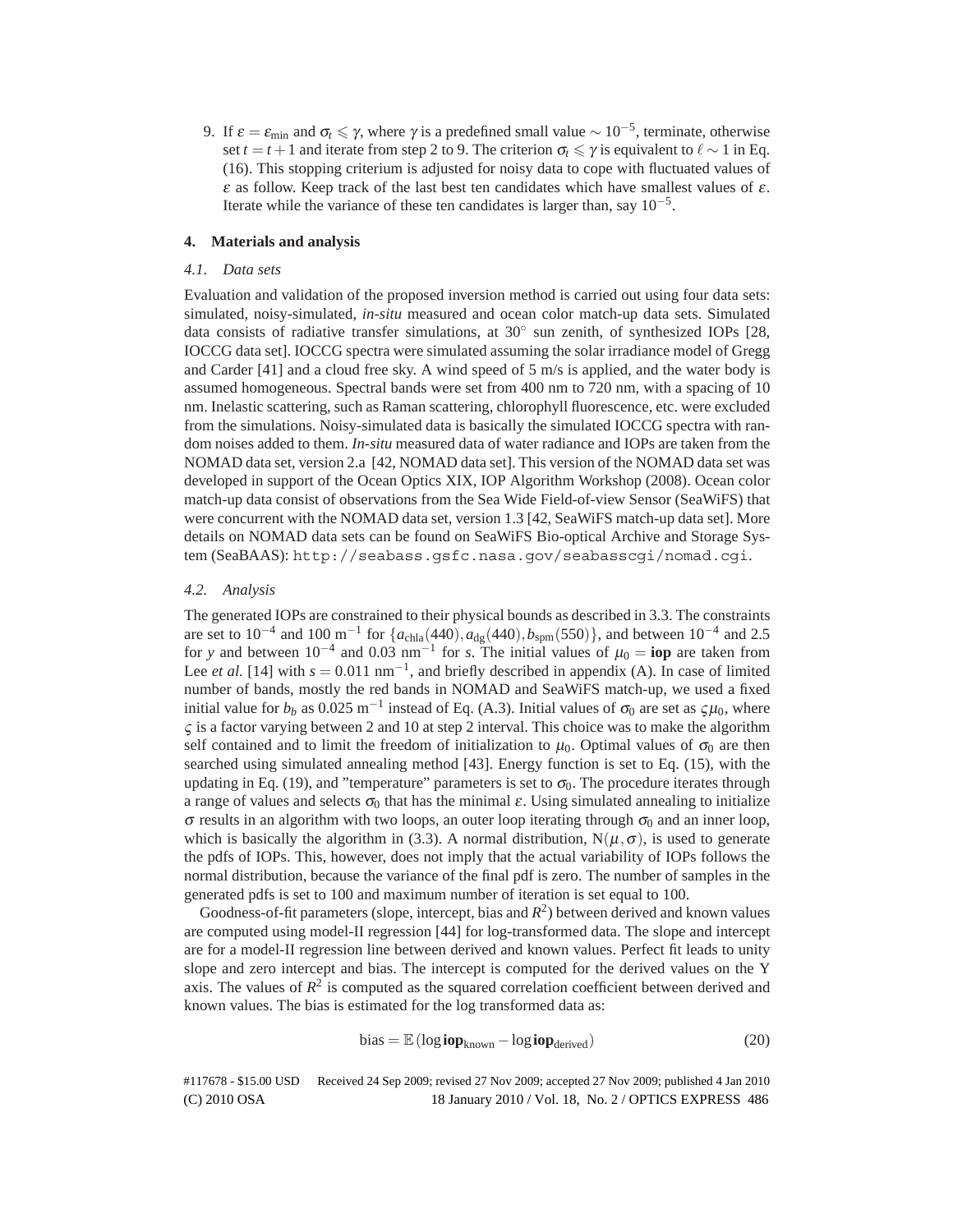Computing the bias as shown in Eq. (20) means that negative bias indicates overestimation while positive bias indicates underestimation. The root mean square of error RMSE is calculated using Eq.  $(2.1)$  from  $[28]$  as:

$$
RMSE = \left[ (n-2)^{-1} \sum_{i}^{n} \left( \log i \mathbf{op}_{known} - \log i \mathbf{op}_{derived} \right)^{2} \right]^{0.5}
$$
(21)

where *n* is the number of data points. The fraction of valid retrieval *fr* is also computed during the statistical analysis. Derived IOP is considered un-valid if its value falls outside the defined constraints or trapped to zero solution. In our analysis we will use goodness-of-fit parameters obtained from inversion of noise-free IOCCG data set as a benchmark for comparison. In other words, we will compare goodness-of-fit parameters resulting from the inversion of noisy, NOMAD and SeaWiFS match-up data sets to those computed from the optimal situation of noise-free IOCCG data set.

#### **5. Performance**

#### *5.1. IOCCG data set*

Figure 1 shows derived versus known values of IOPs from the IOCCG simulated data set. Goodness-of-fit parameters are detailed in Table 1. Derived values of Chl*a* absorption fits the measured values with 5% off-unity slope and positive intercept ∼0.32. The RMSE value is below 0.35 and, in general, retrieved  $a_{\text{chla}}(440)$  values are overestimated with negative bias -0.16 but with strong correlation to known values,  $R^2$  = 0.963. The slope of derived  $a_{\text{de}}$ (440) deviate from unity by up to 13% with intercept ∼0.16 and RMSE ∼0.45. The  $a_{\text{de}}$ (440) values are underestimated, positive bias of 0.15, with high *R*<sup>2</sup> ∼0.97. The over/under estimation of respectively  $a_{\text{chla}}$ (440) and  $a_{\text{dg}}$ (440) seem to be compensated in the computed total absorption. The slope of derived *a*(440) is 9% off-unity with positive intercept of 0.144. The RMSE ∼0.19 and bias ∼0.003 values are lower than that of individual absorption coefficients, i.e. *a*chl*a*(440) or  $a_{\text{de}}$  (440). The opposite could be observed for the increased  $R^2$  value up to 0.99. The best results, in term of the overall goodness-of-fit, are obtained for the backscattering coefficient with slope deviating from unity by 2% and negative intercept  $\sim$ -0.16. RMSE value of  $b_{b,\text{spm}}(550)$  is the lowest among derived IOPs. The positive bias also shows that, in general, the derived values of *b*<sub>*b*,spm</sub>(550) are underestimated with high correlation,  $R^2$  ∼0.99, to known values however.

| and Known values of TOCCO data set. <i>h</i> is the humber of data points. |    |       |           |             |          |       |  |  |  |  |
|----------------------------------------------------------------------------|----|-------|-----------|-------------|----------|-------|--|--|--|--|
| IOPs, $n = 500$                                                            | fr | slope | intercept | <b>RMSE</b> | bias     | $R^2$ |  |  |  |  |
| $a_{\text{chla}}(440)$                                                     |    | 1.053 | 0.313     | 0.322       | $-0.160$ | 0.963 |  |  |  |  |
| $a_{\rm de}$ (440)                                                         |    | 1.134 | 0.159     | 0.451       | 0.150    | 0.965 |  |  |  |  |
| a(440)                                                                     |    | 1.086 | 0.144     | 0.189       | 0.003    | 0.992 |  |  |  |  |
| $b_{b,\text{spm}}(550)$                                                    |    | 0.977 | $-0.161$  | 0.150       | 0.058    | 0.991 |  |  |  |  |

Table 1. **IOCCG:** RMSE and regression (type II) goodness-of-fit parameters between derived and known values of IOCCG data set. *n* is the number of data points.

## *5.2. Satiability to noise*

The stability of the proposed inversion to sensor noise is analyzed by adding realistic values of noise-equivalent-radiance to simulated spectra of IOCCG data set. Recently reported noiseequivalent-radiance values of the Medium Resolution Imaging Spectrometer (MERIS) sensor [45] were used to simulate the noise. MERIS noise-equivalent-radiance were converted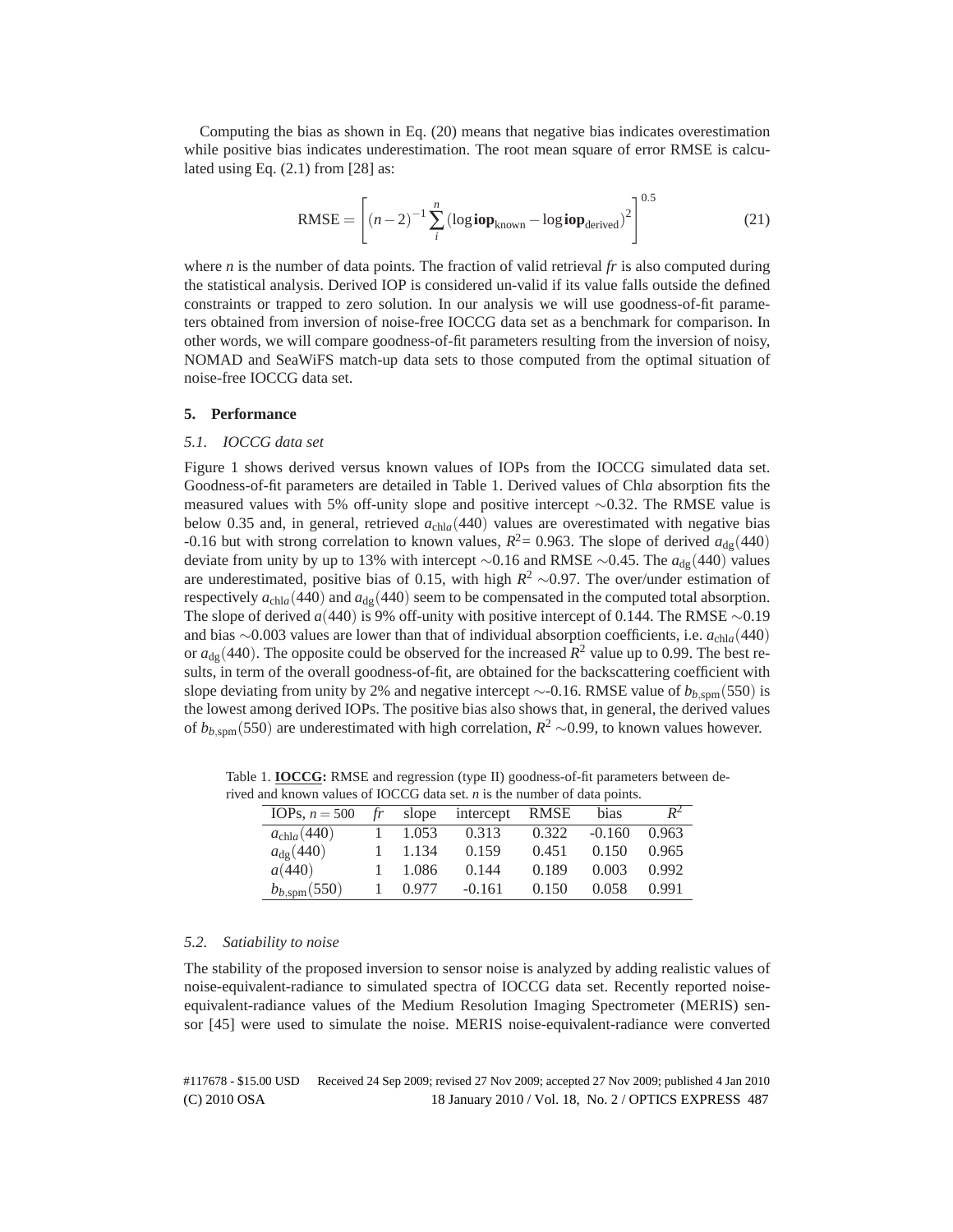

Fig. 1. **IOCCG:** Derived versus known values of IOPs of the IOCCG data set. (a): absorption of Chl*a* at 440 nm; (b): absorption of *dg* at 440 nm; (c): the backscattering of SPM at 550 nm; and (d): the total absorption at 440 nm.

to remote sensing reflectance using the table of Neckel and Labs [46], hereafter called MERIS-NER. The noise were generated using the normal distribution with mean equal to MERIS-NER and standard deviation equal to that of IOCCG simulated spectra. Additional condition was imposed such that the generated values are within  $\pm 70\%$  of the original signal. It is believed that a maximum of  $\pm 70\%$  off the observed reflectance value is a realistic threshold for an acceptable noise level. This mechanism of adding noise will leverage an average noise level, i.e. noise to signal ratio, about  $\pm$  32% of the original reflectance. The average is calculated over all spectral bands and over all spectra. Table 2 shows the introduced noise level per wavelength averaged over the IOCCG spectra as obtained from the noise level of MERIS-NER and standard deviation of IOCCG reflectance.

Table 3 shows goodness-of fit parameters between derived and known IOPs as computed from the model-II regression. Derived values of *a*chl*a*(440) are the most affected among other IOPs. The slope of the regression line is now off by 50% from the 1:1 line with large intercept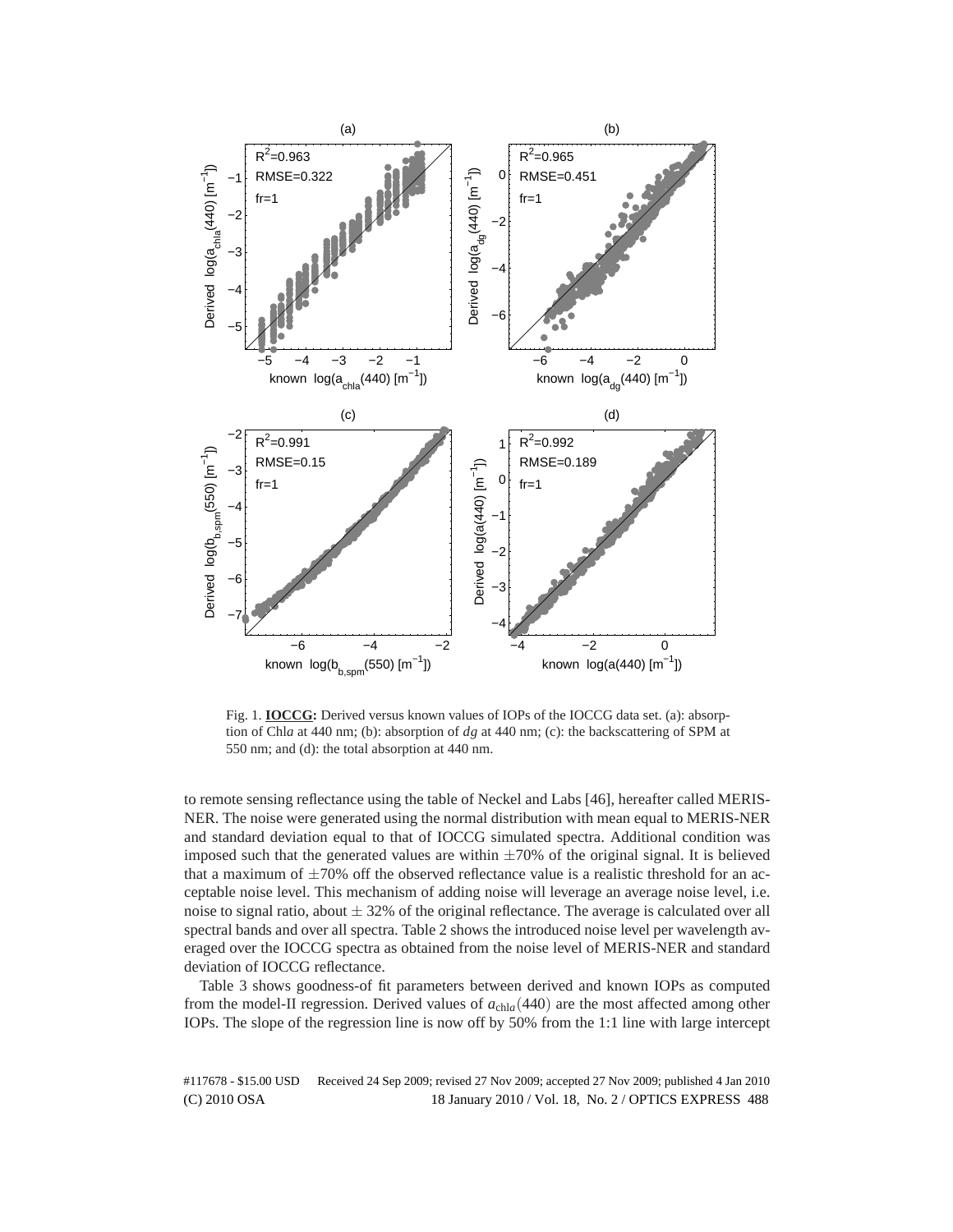Table 2. **Noise level:** Introduced noise level, per wavelength, averaged over the spectra of IOCCG data set. MERIS-NER and IOCCG standard deviation (std) were used to generate the noise from a normal distribution. MERIS-NER is shown as a percentage of the average original spectra. Only few wavelengths are shown.

| wavelength [nm]            | 400   | 440 | 490                                 | 560 | 670 | 690   |
|----------------------------|-------|-----|-------------------------------------|-----|-----|-------|
| MERIS-NER noise $\pm$ [%]  | 4.330 |     | 2.097 1.786 1.594 5.629             |     |     | 5.408 |
| std of IOCCG [ $sr^{-1}$ ] |       |     | 0.390 0.324 0.266 0.498 0.199 0.224 |     |     |       |
| introduced noise $\pm$ [%] |       |     | 32.69 32.11 29.20 33.19 32.28 32.93 |     |     |       |

 $\sim$ 1.7. The RMSE increased by five folds, bias by four folds and the  $R^2$  values is reduced to 0.712, in comparison to noise-free data (Table 1). Goodness-of-fit of derived  $a_{d}$  is also degraded due to noise, to a lesser extent than  $a_{\text{chla}}$ (440). The slope is ∼40% off-unity and RMSE and bias both increased by three folds, whereas  $R^2$  is reduced to 0.834. Derived values of total absorption coefficient seem to be stable to noise. The slope, intercept and RMSE roughly increased by two-to-three folds in comparison to their counterparts in Table 1. The bias, is an order of magnitude larger than that in noise-free case with negative value however, indicating overestimation.  $R^2$  is slightly reduced to 0.96. Derived  $b_{b,\text{spm}}(550)$  values have 28% off-unity slope and 1.2 intercept. There is almost five folds increase in the RMSE value and two folds increase in the bias value. The  $R^2$  is reduced to 0.85 in comparison to 0.99 of the noise-free case. In general, IOPs values are underestimated at the lower-end, small values, and overestimated at upper end, i.e. large values.

Table 3. **Noisy IOCCG:** RMSE and regression (type II) goodness-of-fit parameters between known values and derived IOPs from noisy IOCCG spectra. *n* is the number of data points.

| IOPs, $n = 500$         | fr | slope | intercept | RMSE  | bias     | $R^2$ |
|-------------------------|----|-------|-----------|-------|----------|-------|
| $a_{\text{chla}}(440)$  |    | 1.499 | 1.665     | 1.168 | $-0.221$ | 0.712 |
| $a_{\rm de}(440)$       |    | 1.398 | 0.325     | 1.264 | 0.592    | 0.834 |
| a(440)                  |    | 1.191 | 0.361     | 0.423 | $-0.035$ | 0.963 |
| $b_{b,\text{spm}}(550)$ |    | 1.284 | 1.204     | 0.752 | 0.092    | 0.846 |

## **6. Validation**

#### *6.1. NOMAD data set*

NOMAD data set consists of matches between measurements of remote sensing reflectance and IOPs: 1279 matches for  $a_{\text{chla}}(443)$ , 1126 matches for  $a_{\text{de}}(443)$  and 369 matches for the backscattering coefficient  $b_{b,spm}(405)$ . The combined effect of detritus and gelbstoff, in Eq. (5), was assumed to be comparable to the sum of measured values of detritus and gelbstoff absorptions. Figure 2 shows derived versus measured values of IOPs and Table 4 details goodness-of-fit parameters.

The method is adequate to derive the absorption coefficients of Chl*a*, *dg* and the total absorption. The  $R^2$  values are above 0.8 with slope and intercept that are of comparable magnitudes to the values in Table 1. The slope of derived  $a_{\text{chla}}(440)$  is 4.5% off-unity with intercept of about -0.31. The RMSE value is merely twice, 0.64, as that of simulated IOCCG data while the bias is positive and about 0.18. Goodness-of-fit parameters of derived  $a_{dq}(440)$  are slightly degraded when compared to the values in Table 1. The slope is off the 1:1 line by 20% with negative intercept ∼-0.26. The main observation is that the derived values of  $a_{\text{dg}}(440)$  are underestimated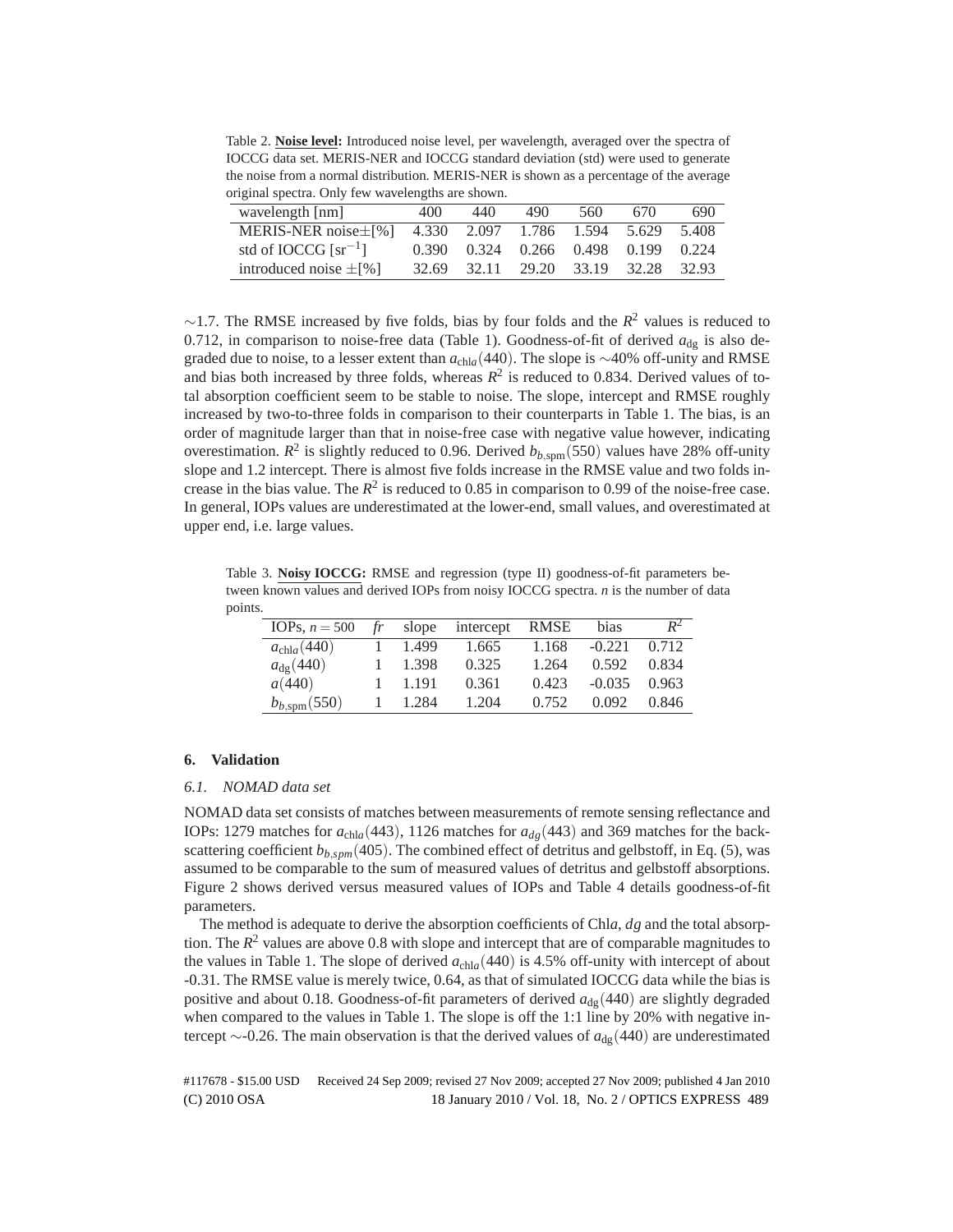

Fig. 2. **NOMAD:** Derived versus measured values of IOPs of the NOMAD data set. (a): absorption of Chl*a* at 440 nm; (b): absorption of *dg* at 440 nm; (c): the backscattering of SPM at 550 nm; and (d): the total absorption at 440 nm.

with positive bias of ∼0.8. The fit of derived total absorption coefficient follows the same trend as that presented in Table 1, i.e. it has better fit to measured values than  $a_{\text{chla}}(440)$  or  $a_{\text{dg}}(440)$ alone with  $R^2 \sim 0.91$ . The slope is less than 4% off-unity with negative intercept. RMSE and bias values are, respectively, about 3 and 35 folds larger than those in Table 1.

Derived values of backscattering coefficients are less accurate in comparison to other IOPs and Table 1. The values of  $b_{b,\text{spm}}(550)$  are underestimated at the lower end and over estimated at the higher end. There are also 5% of non valid retrievals. The solution was, basically, trapped to zero in these data points. The regression line has a slope which is 34% off-unity and a large intercept up to 2. RMSE and bias values are two folds, 0.363 and -0.108, larger that their counterpart in Table 1. The negative bias of  $b_{b,\text{som}}(550)$  indicates that there is slight overestimation.  $R^2$  values is now 0.73 as compared to 0.99 in Table 1. Possible reasons for deriving less accurate IOPs from the validation data sets are discussed later in Section 7.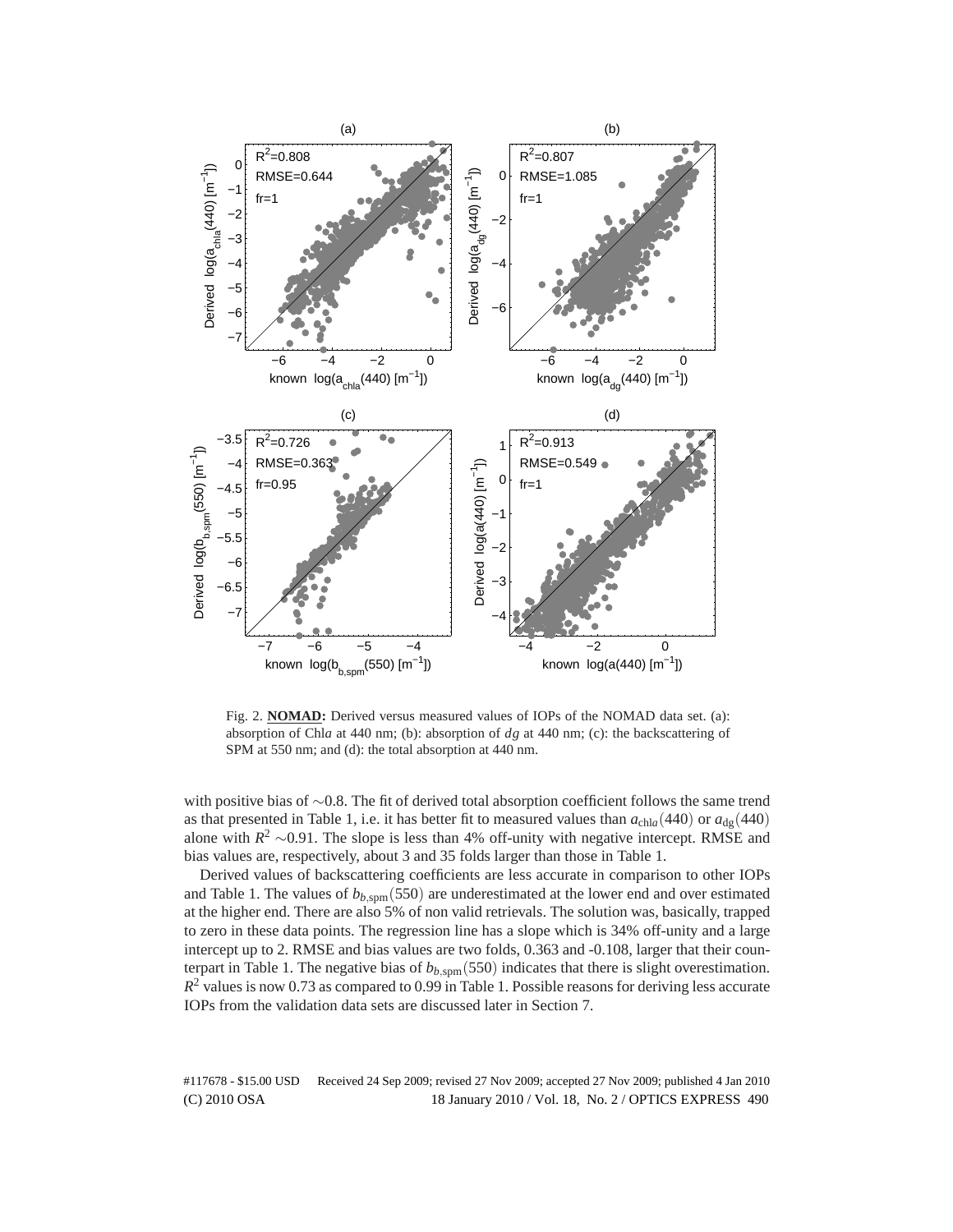| <b>IOPs</b>             | n    | 1r    | slope | intercept RMSE |       | bias     | $R^2$ |
|-------------------------|------|-------|-------|----------------|-------|----------|-------|
| $a_{\text{chla}}(440)$  | 1279 | Ι.    | 0.955 | $-0.306$       | 0.644 | 0.175    | 0.808 |
| $a_{\rm dg}(440)$       | 1126 |       | 1.196 | $-0.261$       | 1.085 | 0.792    | 0.807 |
| a(440)                  | 1125 |       | 1.036 | $-0.312$       | 0.549 | 0.382    | 0.913 |
| $b_{b,\text{spm}}(550)$ | 369  | 0.951 | 1.344 | 2.025          | 0.363 | $-0.108$ | 0.726 |

Table 4. **NOMAD:** RMSE and regression (type II) goodness-of-fit parameters between measured and derived IOPs IOPs values using the NOMAD data set. *n* is the number of data points.

## *6.2. SeaWiFS match-up data set*

Match-up data set contains spectra of SeaWiFS and NOMAD-measured IOP(s) that have similar geographical location and sampling time. SeaWiFS match-up data set consisted of 132 matches for the absorption coefficients and 29 matches for the backscattering coefficient. Figure 3 shows derived IOPs from SeaWiFS spectra versus measured values from NOMAD data set. Goodness-of-fit parameters are detailed in Table 5.

Derived values of absorption coefficient are relatively accurate with  $R^2$  being above 0.7. Especially chlorophyll-a absorption with  $R^2$  value above 0.85, 5% off-unity slope and small intercept value ∼-0.2. The RMSE value is comparable to that in Table 1 and did not exceed 0.5. The magnitude of total bias, 0.064, is even smaller than its counterpart in Table 1, in absolute values. The positive bias of 0.064 indicates that the *a*chl*a*(440) are slightly underestimated. Goodness-of-fit parameters of derived  $a_{dq}(440)$  are comparable to those obtained from the optimal case (Table 1). The slope is still ∼15% off-unity with intercept of about -1. The RMSE value has increased to 1 and  $R^2$  is reduced to 0.7. Total absorption is derived with 8% off-unity slope and -0.4 intercept. The RMSE and bias values slightly increased, compared to Table 1, to 0.45 and 0.25. There is also a strong correlation,  $R^2 \sim 0.91$  between derived and measured values. Derived values of backscattering coefficient, similar to the NOMAD case, are less reliable. Model-II regression line has a slope that is 17% off-unity and large intercept of 0.93. The RMSE values slightly increased to 0.25 and the  $R^2$  value dropped to 0.49.

Table 5. **SeaWiFS match-up:** RMSE and regression (type II) goodness-of-fit parameters between measured and derived IOPs values using SeaWiFS match-up data set. *n* is the number of data points.

| <b>IOPs</b>             | n   | slope | intercept RMSE |       | bias     | $R^2$ |
|-------------------------|-----|-------|----------------|-------|----------|-------|
| $a_{\text{chla}}(440)$  | 132 | 0.954 | $-0.207$       | 0.459 | 0.064    | 0.866 |
| $a_{\rm de}(440)$       | 131 | 0.849 | $-1.006$       | 1.009 | 0.529    | 0.704 |
| a(440)                  | 131 | 0.938 | $-0.392$       | 0.445 | 0.2531   | 0.912 |
| $b_{b,\text{spm}}(550)$ | 29  | 1.165 | 0.932          | 0.250 | $-0.028$ | 0.491 |

#### **7. Discussions**

## *7.1. Performance with simulated data*

The developed inversion algorithm showed a good performance with simulated IOCCG data. The slope of model-II regression line was close to unity for all IOPs with intercept that did not exceed 0.35. The RMSE values were also acceptable and less than 0.5 whereas the  $R^2$  value were above 0.96 for all IOPs and reaching 0.99 for the total absorption and backscattering coefficients. The RMSE value, ∼ 0.32, of Chl*a* absorption coefficient is one eighth of RMSE ∼ 2.26 value reported in Salama *et al.* [16]. They used the same ocean color model (section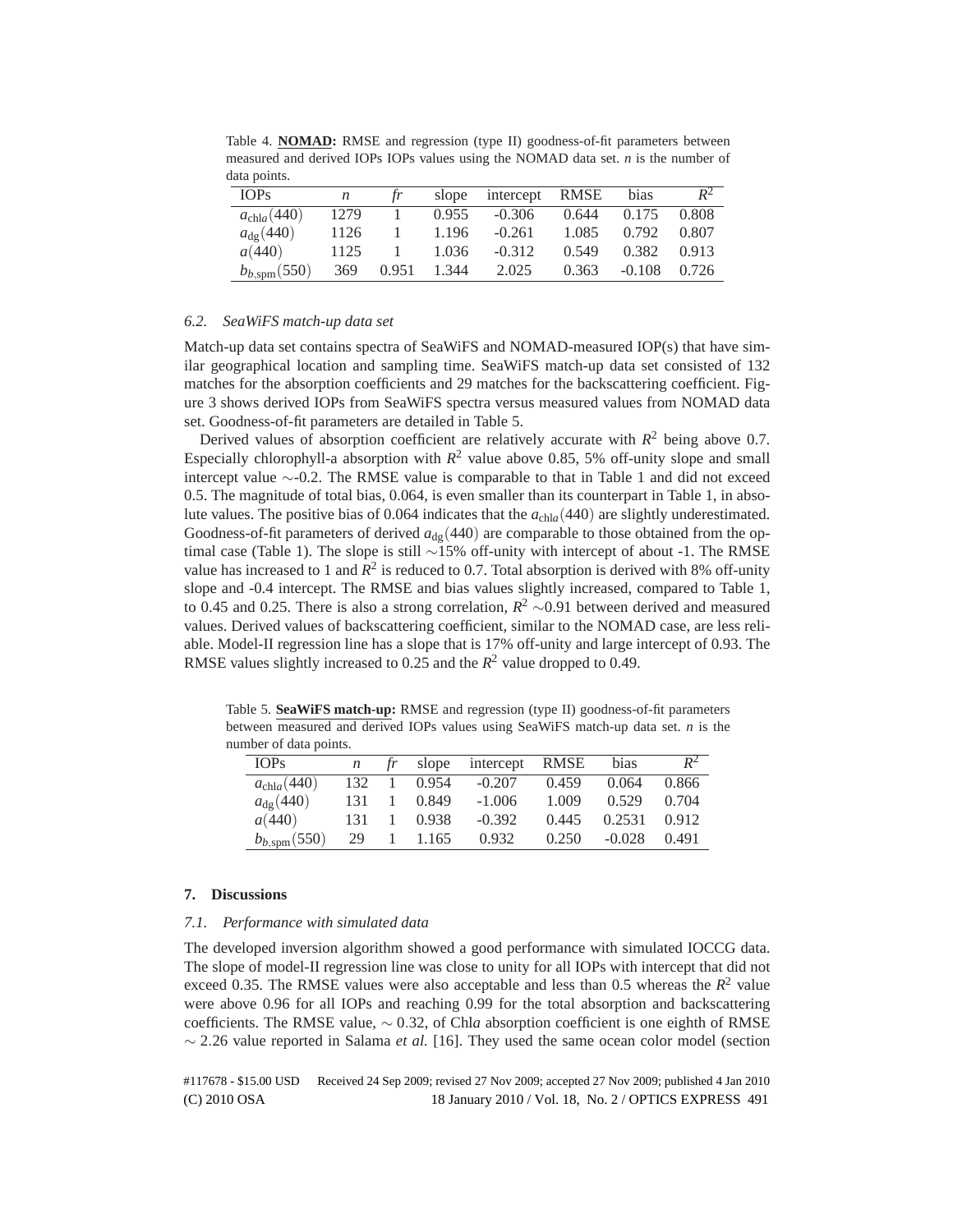

Fig. 3. **SeaWiFS match-up:** Derived SeaWiFS IOPs versus measured IOPs of the NO-MAD data set. (a): absorption of Chl*a* at 440 nm; (b): absorption of *dg* at 440 nm; (c): the backscattering of SPM at 550 nm; and (d): the total absorption at 440 nm.

2) and IOCCG data set but employing a nonlinear minimization technique, i.e. constrained levenberg-marquardt.

The underestimation of  $a_{\text{de}}$ (440) and overestimation of  $a_{\text{chla}}$ (440) compensated each other when computing the total absorption coefficient resulting in the smallest bias 0.003 which is almost 20 folds less than that of the backscattering coefficient.

The results of Fig. 1 support the statement made in Section 4.2: assuming a normal distribution to carry out the inversion does not imply that the actual variability of IOPs follows the normal distribution, because the variance of the solution pdf is zero. The discreet distribution of known values in Fig. 1(a) is uniform and close to uniform for known values in Fig. 1(b) and Fig. 1(c).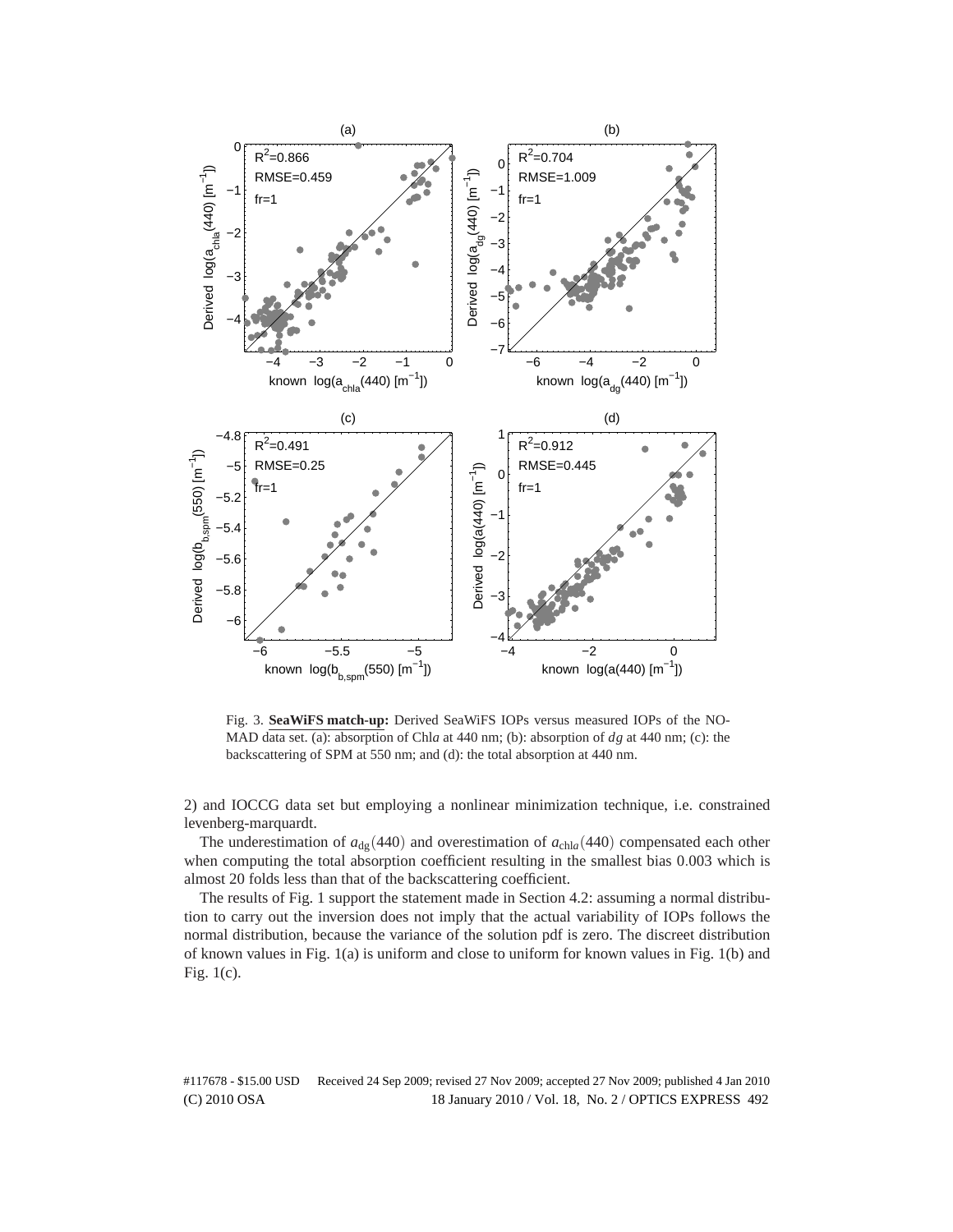#### *7.2. Stability*

Measurement errors are related to intrinsic noise of the sensor and to residuals from subsequent corrections. Each sensor, ship or space borne, has a noise level that is related to its specification and sensitivity losses over time. In case of noisy data the cost function [Eq. (12)] will have a noise component. Generated IOPs and the updating in Eq. (19) are, however, independent of sensor noise. Therefore it is expected that the inversion method will filter out observation's noise as it was shown in Fig. 4. There is no mathematical prove for this noise-filtering effects but we could numerically demonstrate it in Table 3. The ability of cross-entropy method to filter noise during optimization was also demonstrated by Rubinstein and Kroese [27, chapter 6, pp.203-226] using numerical examples. This is one of the major advantages of the proposed method. It can basically filter the noise up to a maximum of  $\pm 70\%$  of the observed signal, equivalent to 32% averaged over spectra and wavelengths (Table 2). Figure 4 is shown to give a visual perception of the introduced noise level and the stability of inversion from noisy data. In Fig. 4 we plot the best-fit spectra to the noisy-data from which we derived the IOPs, noisy data and original noise-free spectra. We selected 6 spectra, indexed in the data itself as 1, 100, 200, 300, 400, 500. Figure 4 clearly shows how the method was able to filter considerable range of the noise. The derived IOPs are also acceptable for the imposed noise level with  $R^2$ 0.7 and  $RMSE < 0.6$  (Table 3). Chlorophyll-a absorption coefficient is the most affected by the introduced noise. This is because noise can randomly introduces dips in reflectance at the absorptions bands of chlorophyll-a around 440 nm and 665 nm which might be interpreted as high chlorophyll-a absorption. Derived values of absorption coefficient seem to be stable to sensor noise as the sum  $a_{\text{dg}}(440)$  and  $a_{\text{chla}}(440)$  may compensates the over/under estimations in both parameters. The small value of bias in derived  $b_{b,\text{som}}$  can be explained by the random nature of noises. Equal under/over estimation might be introduced by noise, thus eliminating each others when computing the bias.

#### *7.3. Validation*

The develop inversion algorithm was validate using ocean color data of *in-situ* measurements and satellite match-up. The derived values of  $a_{\text{chla}}(440)$  and  $a(440)$  are in general reliable. The slope values of model-II regression were 3-6 % off-unity with small values of intercept and bias and RMSE values below 0.6. The  $R^2$  exceeded 0.8 and 0.9 for Chla and total absorption coefficients respectively. Derived values of  $a_{dg}(440)$  were less accurate in both data sets with slope values about 15-20% off-unity and large values of intercept, bias and RMSE. An overestimation of  $a_{chla}(440)$  is associated with underestimation of  $a_{dg}(440)$  and vice versa. This type of degeneracy, is due to the overlapped absorption peaks at 440 nm of Chl*a*, detritus and glebstoff. This trend was clearly illustrated by increased accuracy of total absorption coefficient over the accuracy of individual components, i.e.  $a_{\text{chla}}(440)$  and  $a_{\text{dg}}(440)$ . Although derived values of backscattering coefficient were accurate and somehow stable to noise (Tables 1 and 3), less reliable results of SPM backscattering were obtained from NOMAD and Sea-WiFS match-up data. Model-II regression line deviated by up to 35% from unity with large intercept values. Moreover, the solution was trapped to zero in 5% of backscattering data. The *R*<sup>2</sup> values were reduced to 0.7 for the NOMAD and to 0.49 for SeaWiFS match-up. The sample size of SPM backscattering in the SeaWiFS match-up was, however, small 29. The small sample number increased the vulnerability of statistics in Table 5 to be influenced by outliers, i.e. the two upper-left points in Fig. 3(c). For instance, removing these two points will improved the goodness-of-fit of derived  $b_{b,\text{som}}(550)$  in SeaWiFS match-up data set to: [slope = 1.286, intercept = 1.532, RMSE = 0.143, bias = 0.024 and  $R^2$  = 0.855]. The fraction of valid retrieval in this case will be  $fr = 27/29 = 0.931$ . There are other sources of uncertainty than the overlapped blue-absorption feature of *a*chl*a*(440) and *a*(440) and the small sample of backscattering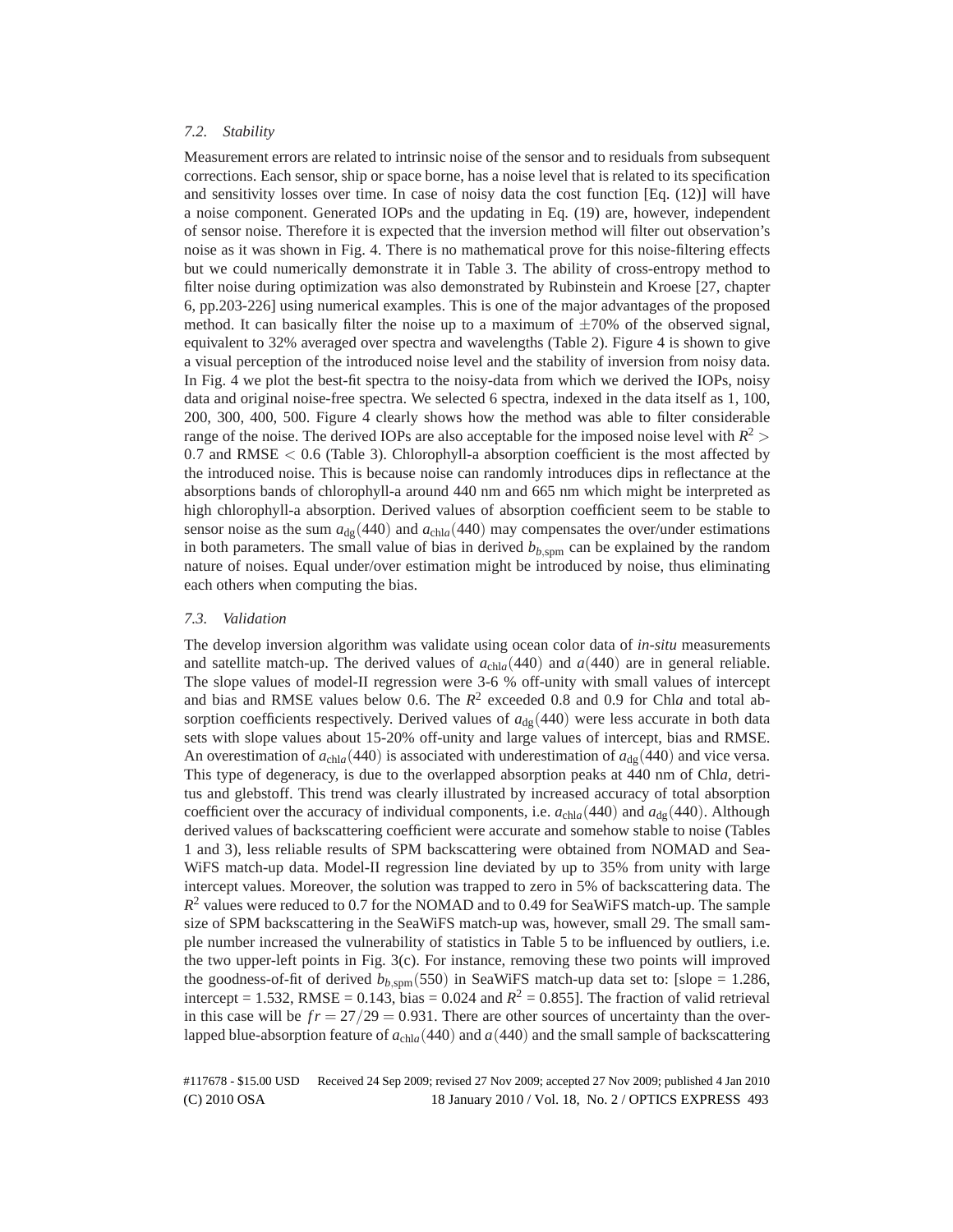

Fig. 4. Examples of inversion from noisy-IOCCG data set. Six spectra of the noisy-IOCCG spectra are shown: (a) 1st; (b) 100th; and to (f) the last spectrum number 500. The black lines are spectra derived from the noisy spectra (dark gray lines) using the proposed stochastic inversion. Original noise-free spectra are shown in light gray lines. Maximum noise level is kept to  $\pm 70\%$  of the original values.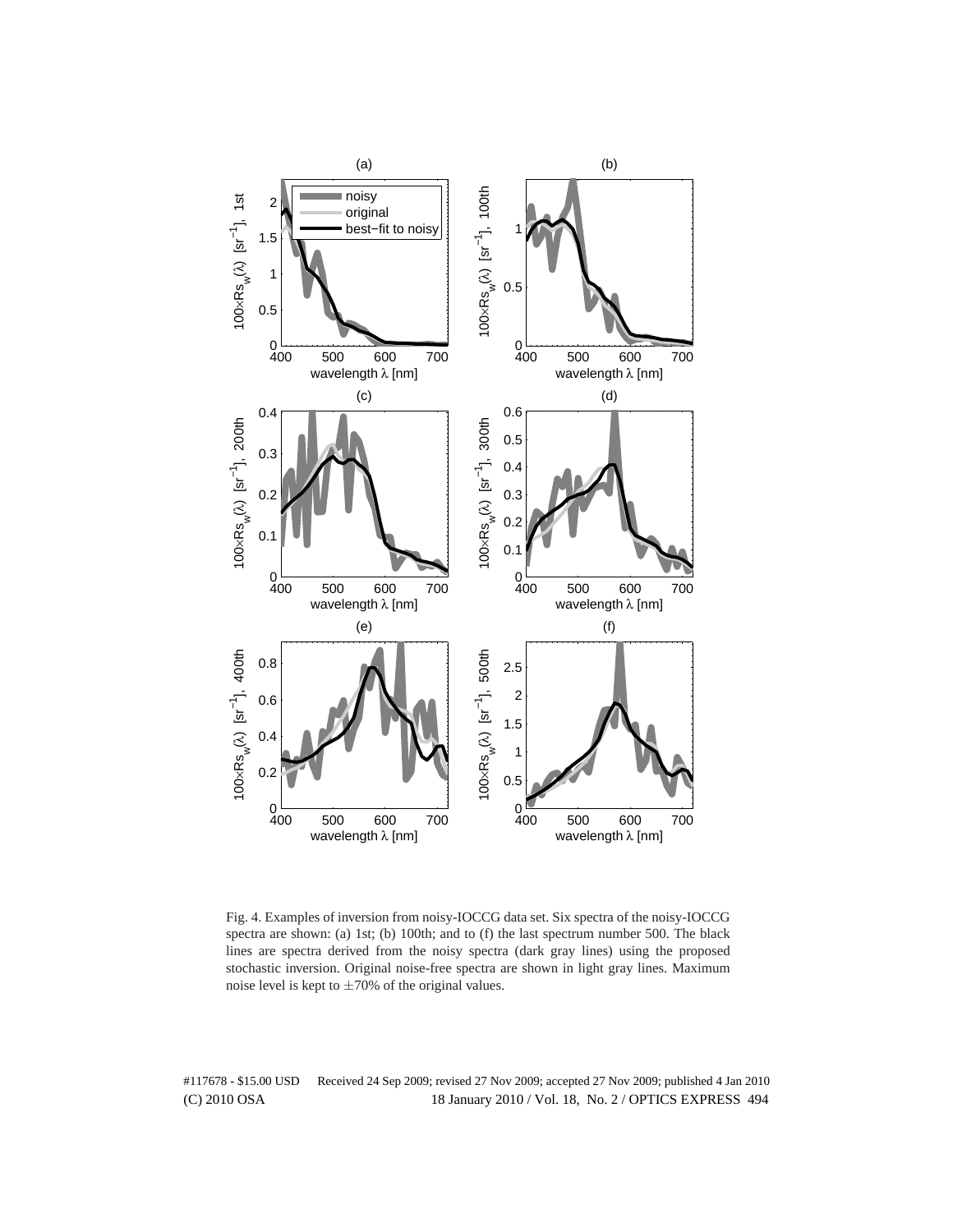in SeaWiFS match-up data, these are discussed in (7.4).

#### *7.4. Uncertainty*

Ocean color data inversion is associated with many sources of uncertainty that may affect the accuracy of derived IOPs. These sources can be summarized in four major components://

*i- Spectral characteristics*: NOMAD and SeaWiFS match-up spectra have on average 10 and 13 spectral bands, respectively. Their bands cover the spectral range from 411 nm to 683 nm. In IOCCG data set we used 33 bands covering the spectral range from 400 nm to 720 nm at 10 nm interval. The spectral characteristics of observed remote sensing reflectance has direct effect on the accuracy of derived IOPs. Large number of spectral bands will increase inversion's degree-of-freedom, i.e. number of band minus number of unknowns. In turn, there will be a higher probability in obtaining a better spectral fit to the observed spectrum, hence derived IOPs are less ambiguous. The extension of the spectral bands to 720 nm may improve the accuracy of derived Chl*a* absorption and SPM backscattering coefficient. The red absorption peak of Chl*a* round 665 nm is unique and facilitate a good separation of  $a_{\text{chla}}(440)$  and  $a_{\text{de}}(440)$ from the total absorption. Further in the red part of the spectrum, >680 nm, water remote sensing reflectance is almost a direct function of SPM backscattering coefficient [47]. This direct functionality of  $b_{b,\text{spm}}(550)$  and  $Rs_w (> 680)$  may stabilize the inversion at this spectral range leading to more accurate values of  $b_{b,\text{spm}}(550)$ .

*ii- Measurement error*: We showed in Section 5.2 that although derived IOPs were stable to sensor noise, their accuracies were slightly degraded. In addition to sensor noise, measurement errors could be related to residuals from subsequent corrections. For example, ocean color satellite spectrum contains additional residuals from atmospheric correction (AC) and post-AC adjustments [48] that affect the retrieval of IOPs. The accumulation of sensor noise and subsequent correction error will increase the uncertainty of derived IOPs [22].

*iii- Model approximation*: Employed approximations in the forward-model (Section 2) may not precisely describe the optical processes that have caused the observed spectrum. The model and its parametrizations did not take into consideration the bidirectional effects of remote sensing reflectance. Assuming an isotropic angular distribution of the up-welling radiation may impose an additional error component that will propagate to the derived IOPs [49, 50]. Moreover, each of the used parametrization has its own limitation. Equation (4) ignores the different phytoplankton species and the wide variability of Chl*a* absorption as measured in nature [51–53]. Equation (5) combines the absorption effects of detritus and gelbstoff in one spectral shape and magnitude. In Eq. (6) the backscattering ratio of SPM is set equal to the Petzolds integrated volume scattering data ∼0.0182 which may not represent the actual values of sea particles [54]. Moreover, the power law of the backscattering spectral shape as modeled in Eq. (6) is inaccurate in the presence of absorption from non algae particles [55].

*iv- Uniqueness*: There are many sets of IOPs that may have caused the observed spectrum [56]. The proposed method derived most of these sets as elite samples and update the next iteration. The final solution can, therefor, be regarded as the optimal average of all probable sets of IOPs. This averaging on the one hand reduces the probability of having a spiked solution, i.e. large error, and on the other hand derives a smoothed solution between all possible sets of IOPs. Derived IOPs have, thus, an intrinsic error component that is associated with the used inversion method.

Spectral characteristics and measurement error are the major reasons of deriving more accurate IOPs values from IOCCG than from NOMAD and SeaWiFS match-up data set.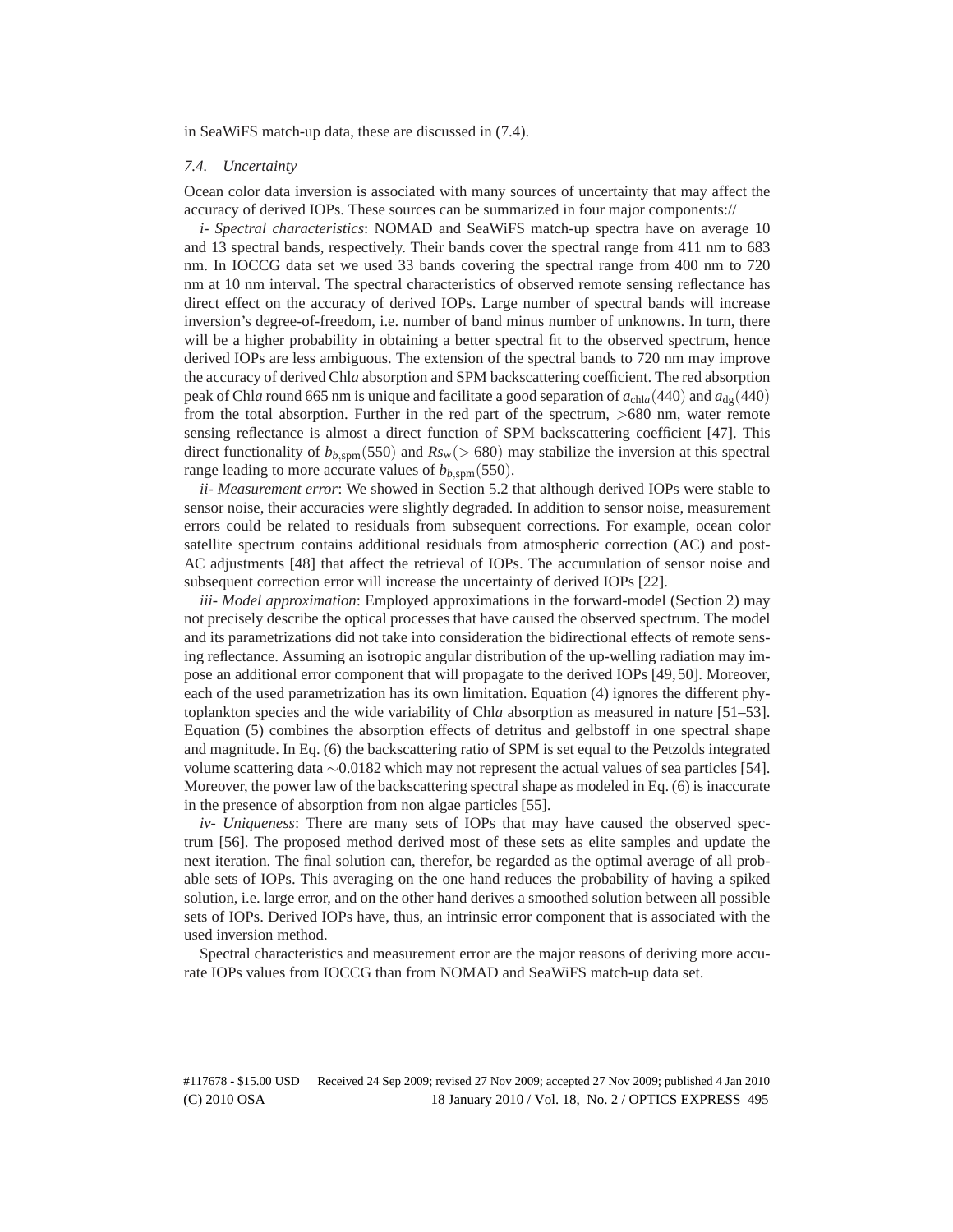## *7.5. Convergence and processing time*

The convergence of the method is guaranteed [27, proposition 3.19 page 83]. Table 6 gives insight about the average number of iterations that were needed for convergence. From Table 6 we can approximate the maximum number of iteration at 95% of confidence to be 31 iterations, i.e.  $15+2\times8$ . In Table 6 we, however, did not consider the preprocessing iterations to select the optimal initial value of  $\sigma_0$ , as described in Sections 4.2. The values of Table 6 can roughly be multiplied by factor of five to consider the total iterations that were needed to select the optimal initial values  $\sigma_0$  and derive the IOPs.

The total processing times averaged over spectra per data set are shown in Table 7. Total processing time was calculated as the overall time needed to generate the initial pdf, using simulated annealing, and derive the IOPs using cross-entropy. Processing time per spectrum seems to be a function of bands number and the degree of noise. On average, noisy-IOCCG spectrum has the largest processing time followed by noise-free IOCCG, NOMAD and SeaWiFS spectra as averaged over the corresponding data set. There might be a trade-off between processing time and number of bands. NOMAD data set has an average of 10 bands per spectrum and longer processing time in comparison to SeaWiFS match-up data set which has an average of 13 bands per spectrum and the shortest processing time. These observations (Tables 6 and 7) are not conclusive and are meant to give the reader an idea about number of iterations and processing time as related to used data sets.

Table 6. **Number of iteration:** Statistical parameters for number of iterations per spectrum averaged over each data set. Average and standard deviation values were rounded up to the closest integer.

| data set         | и  | $\sigma$ | mnn | max |
|------------------|----|----------|-----|-----|
| <b>IOCCG</b>     | 11 |          | 3   | 29  |
| noisy-IOCCG      | 15 | x        |     | 80  |
| <b>NOMAD</b>     | 17 | h        |     | 91  |
| SeaWiFS match-up | 12 | 3        | h   | 23  |

Table 7. **Total processing time:** Statistical parameters for total processing time (in seconds) per spectrum averaged over each data set.

| μ     | σ     | min   | max    |
|-------|-------|-------|--------|
| 2.121 | 0.600 | 1.174 | 4.625  |
| 3.150 |       | 1.362 | 10.947 |
| 1.017 | 0.369 | 0.500 | 3.636  |
| 0.762 | 0.202 | 0.493 | 1.289  |
|       |       |       | 1.146  |

#### *7.6. Limitation*

The major limitation of the presented inversion algorithm is its sensitivity to the starting pdf. Initializing a pdf from a normal distribution,  $N(\mu, \sigma)$ , requires the two parameters  $\mu_0 =$ **iop** and  $\sigma_0$ . The initial values of  $\sigma_0$  were set as  $\zeta \mu_0$  to reduce the freedom of initialization. We used simulated annealing [43] to define the optimal value of  $\sigma_0$ . Defining the value of  $\sigma_0$  using simulated annealing will limit the initialization to  $\mu_0$  on the cost of speed and increased dependency on  $\mu_0$ . Values of  $\mu_0$  were initialized using the expressions of Lee *et al.* [14] as briefed in appendix (A).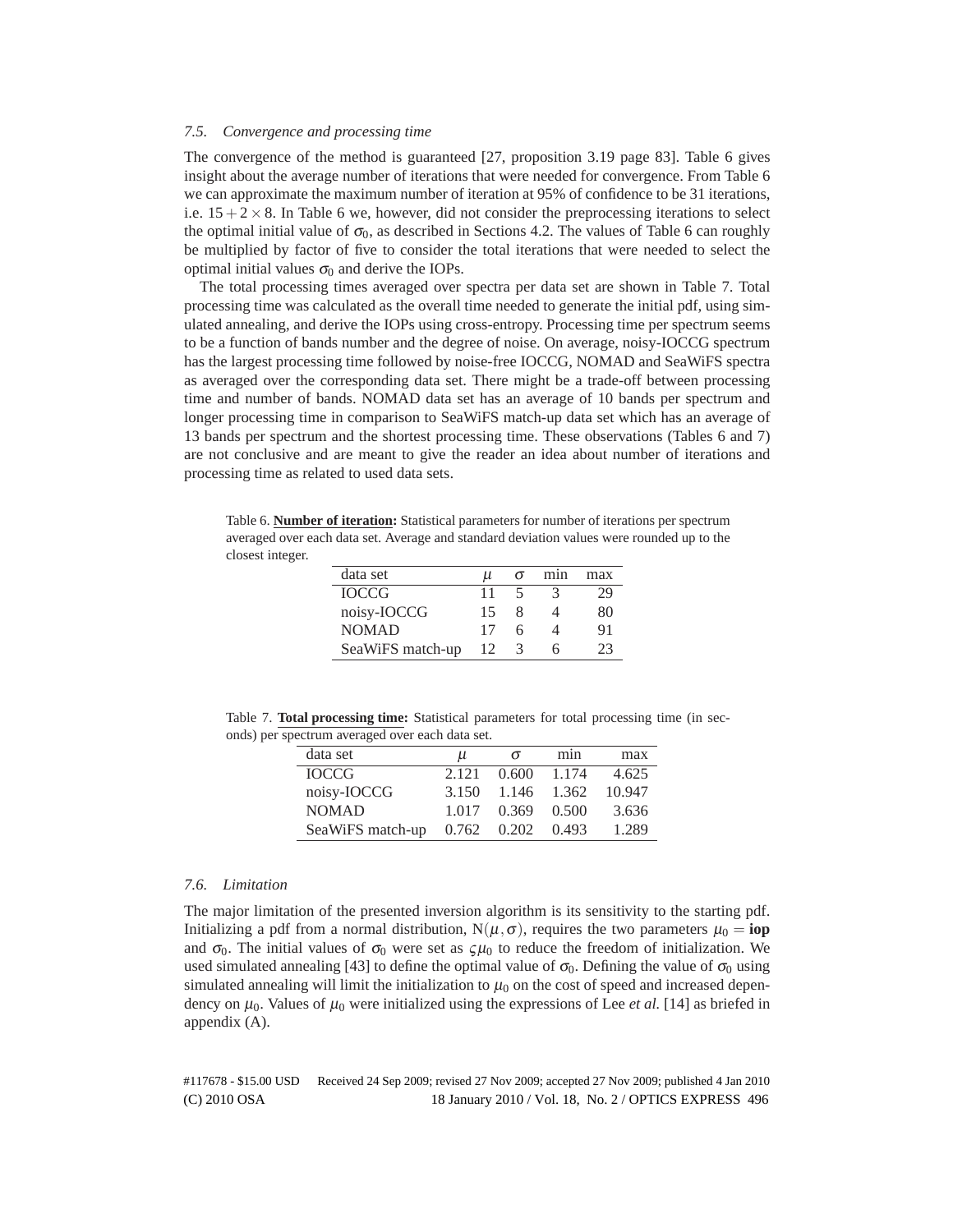## *7.7. Algorithm extension*

The proposed inversion algorithm can easily be extended to include the variability of Chl*a* absorption that may correspond to different phytoplankton species. There are two approaches to derive the natural variability of Chl*a* absorption: <sup>i</sup>- include one unknown for each Chl*a* absorption curve;  $i \dot{i}$ - find the Chl*a* absorption curve that results in the best-fit. The first approach,  $\dot{i}$ , is based on the assumption that Chl*a* absorption varies within one observed spectrum or satellite pixel. This approach seems to be more suitable for coarse satellite pixel and /or productive coastal and estuarine waters, where different phytoplankton species may co-exist and/or the variability of Chla absorption is large. Whereas the second approach, *ii*, assumes that Chla absorption is constant for a spectrum, but vary between different spectra, or satellite pixels. This approach,  $\exists i$ , is more suitable for open ocean waters and do not require large increase of the number of unknowns as in the first approach i. We, therefore applied approach ii to derive the variability of Chl*a* absorption from NOMAD and SeaWiFS match-up data sets. Hereafter, we give an explanation on how to derive the variability of Chl*a* absorption from ocean color data using a modified version of our inversion algorithm (3.3).

We simply added another unknown to Eq. (7). This unknown, denoted as  $t$ , is the index of a Chl*a* absorption curve in the used data set. We used reported values of normalized Chl*a* absorption curves [51–53]. Equation (4) is adapted to become  $a_{\text{chla}}(\lambda) = a_{\text{chla}}(440) \times \overline{a}_{\text{chla}}(\lambda)$ , where  $\bar{a}_{\text{chla}}(\lambda)$  is the normalized absorption coefficient, i.e. Chla absorption normalized to its value at 440 nm. Values of  $\iota$  are drawn from a uniform distribution such that each normalized absorption coefficient gets an equal chance to be selected during the inversion. The elite samples in step 6, Section 3.3, is adjusted for  $\iota$  such that only the best elite sample is selected. We applied the modified algorithm on NOMAD and SeaWiFS match-up data sets, only derived values of  $a_{\text{chla}}(440)$  and  $a_{\text{de}}(440)$  will be discussed.

Deriving the natural variability of Chl*a* absorption coefficient has slightly improved the accuracy of  $a_{\text{chla}}$ (440) and  $a_{\text{de}}$ (440) when derived from NOMAD and SeaWiFS match-up spectra. The RMSE between known and derived values of normalized Chl*a* absorption coefficients is computed using similar form to Eq. (21). Figure 5 shows the RMSE values of  $\bar{a}_{\text{chla}}(\lambda)$  variability as derived from NOMAD and SeaWiFS match-up data sets. Since we normalized by  $a_{\text{chla}}$ (440), small values of RMSE are expected in the vicinity of the blue absorption feature of Chl*a*. RMSE values, however, increase from 440 nm to longer wavelength reaching to a maximum value around 560 nm and gradually decrease to a local minimum around 675 nm, the red absorption feature of Chl*a*. RMSE values in Figs. 5(a) and 5(b) approximately mirror a standard Chl*a* absorption curve with RMSE values of NOMAD being larger than those of SeaWiFS, especially at the red part of the spectrum. This is due to the reduced number and extent of NOMAD's spectral bands. The missing bands were mainly in the red spectral region which increased the uncertainty of derived Chl*a* absorption at the red bands. The advantage of this modification is that we were able to derive an indication of Chl*a* variability, rather than using the fixed regression coefficients  $a_0$  and  $a_1$  in Eq. (4) or one curve of normalized Chla absorption coefficient.

Potential implication of including phase function variation was not considered in the current work. Future work should, however, include changes in phase function, especially spectral ones.

## **8. Conclusions**

In this paper we developed a stochastic inversion algorithm based on the cross-entropy method to derive inherent optical properties from ocean color data. The proposed inversion method was validated using four data sets: IOCCG and its noisy version, NOMAD and SeaWiFS match-up data sets. The followings are concluded: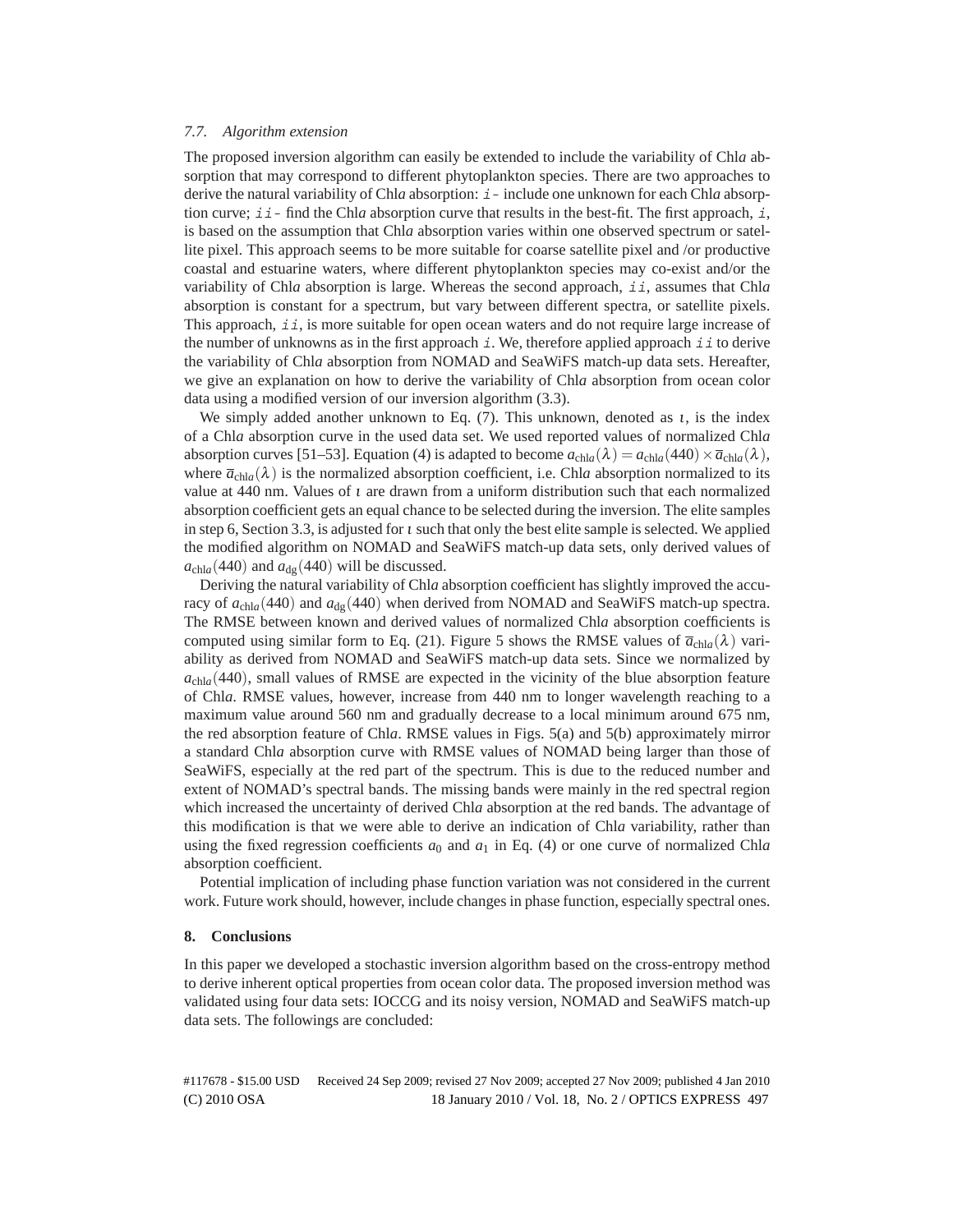

Fig. 5. RMSE between derived and known values of normalized Chl*a* absorption coefficient,  $\overline{a}_{\text{chla}}(\lambda)$  of (a): NOMAD data set and (b): SeaWiFS match-up data set.

- 1. The method is self contained and easy to implement with far fewer inputs, e.g. information about curvature is not needed. The only needed input is the observed reflectance and some initial values, in case the initializations of Lee *et al.* [14] can not be applied.
- 2. In all validation exercises, the derived IOPs have acceptable accuracy,  $R^2 > 0.7$  (after removing the outliers) and RMSE did not exceed 1.1.
- 3. The derived IOPs are stable to sensor noise. The inversion can filter noise up to a maximum of  $\pm 70\%$  of observed remote sensing reflectance.
- 4. The method can easily be modified to derive the variability of chlorophyll-a absorption coefficient that may correspond to different phytoplankton species.
- 5. The developed inversion was validated against variety of data sets, simulated, measured and satellite match-up. With careful initialization, the proposed inversion could be used for global derivation of IOPs from ocean color data.

## **A. Initial values**

The initial values of  $\mu_0 = \textbf{iop}$  were adopted from the work of Lee *et al.* [14] and used to initialize the pdfs of IOPs from  $N(\mu_0, \sigma_0)$ :

$$
a_{\text{chla}}(440) = 0.072 r_1^{-1.62} \tag{A.1}
$$

$$
a_{\rm dg}(440) = a_{\rm chla}(440) \tag{A.2}
$$

$$
b_{b,\text{spm}}(550) = 30a_w(640)Rs_w(640)
$$
\n(A.3)

$$
y = 3.44 [1 - 3.17 \exp(-2.01r_2)] \tag{A.4}
$$

where,  $r_1$  and  $r_2$  are the ocean color ratios:  $r_1 = Rs_w(440)/Rs_w(550)$  and  $r_2 =$  $Rs_w(440)/Rs_w(490)$ , respectively. The values of  $\sigma_0$  were related to  $\mu_0$  by a scaling factor  $\zeta$ and computed using simulated annealing.